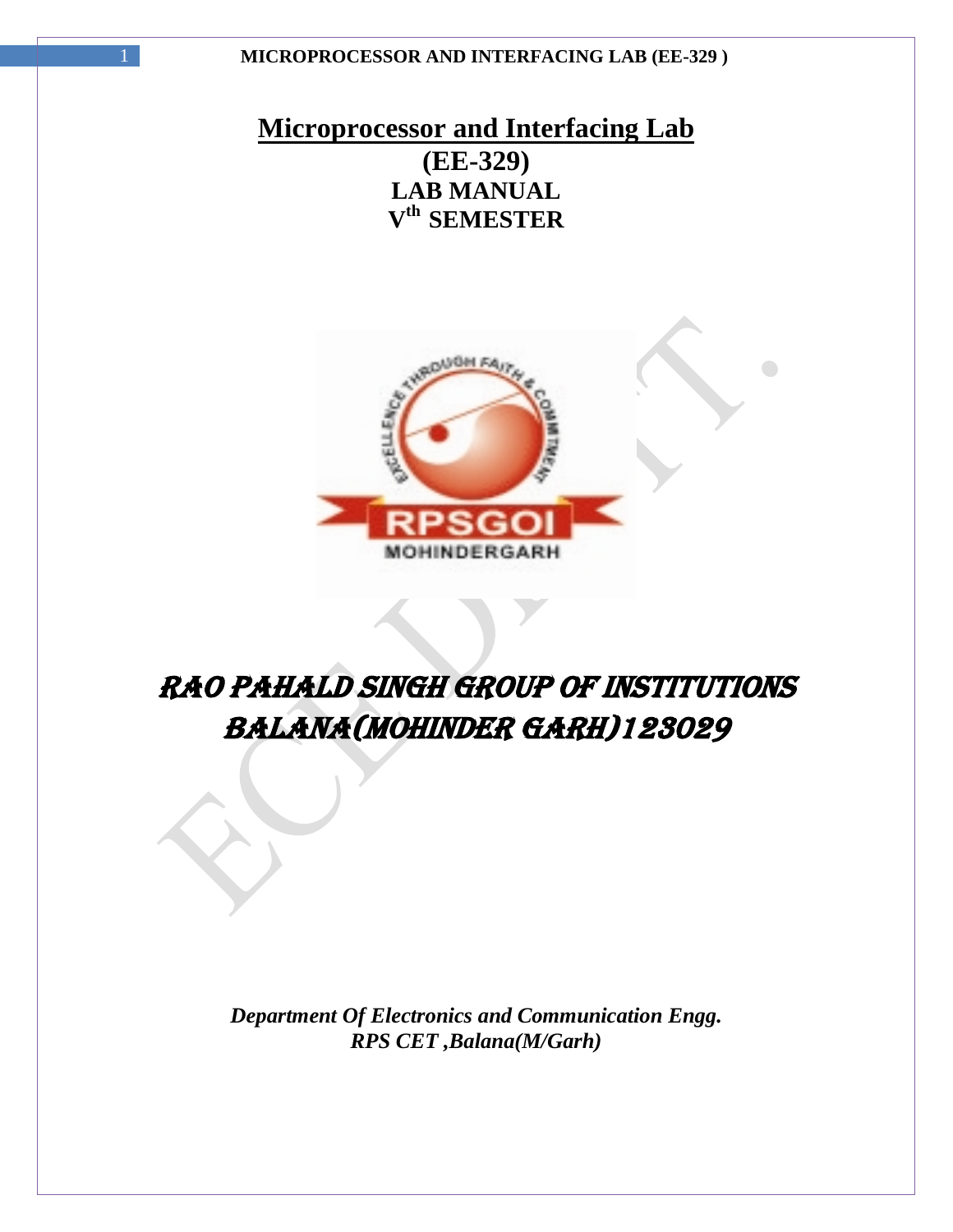# **LIST OF PROGRAMS**

| SR. NO. | <b>NAME OF THE PROGRAMS</b>                                                                                                                                                                                                                                            |
|---------|------------------------------------------------------------------------------------------------------------------------------------------------------------------------------------------------------------------------------------------------------------------------|
| 1.      | Write Assembly Language Program to load an 8-bit of data in<br>accumulator and move it to register B. Also load a 8-bit of data in                                                                                                                                     |
|         | register C and move it in register D. Verify the content of various<br>registers.                                                                                                                                                                                      |
| 2.      | Write Assembly Language Program to add two 8-bit hexadecimal<br>memory locations 2300H and 2301H. The result is<br>numbers stored at<br>8-bit hexadecimal number. Store the result at memory location 2400H.<br>Load the program from memory location 2000H.           |
| 3.      | Write Assembly Language Program to add two 8-bit hexadecimal<br>numbers stored at memory locations 2200H and 2201H. The result is<br>8-bit hexadecimal number. Store the result at memory location 2300H.<br>Load the program from memory location 2000H.              |
| 4.      | Write Assembly Language Program to add two 8-bit hexadecimal<br>memory locations 2200H and 2201H. The result is<br>numbers stored at<br>16-bit hexadecimal number. Store the result at memory location 2300H<br>& 2301 H. Load the program from memory location 2000H. |
| 5.      | Write Assembly Language Program to add five 8-bit hexadecimal<br>memory locations 2400H onward. The result is 16-<br>numbers stored at<br>bit hexadecimal number. Store the result at memory location 2500H &<br>2501H Load the program from memory location 2000H.    |
| 6.      | Write Assembly Language Program to find out largest number among<br>two 8-bit hexadecimal numbers stored at<br>memory locations 2300H<br>and 2301H. Store the result at memory location 2400H. Load the<br>program from memory location 2000H.                         |
| 7.      | Write Assembly Language Program to find out smallest number<br>among two 8-bit hexadecimal numbers stored at<br>memory locations<br>2300H and 2301H. Store the result at memory location 2400H. Load<br>the program from memory location 2000H.                        |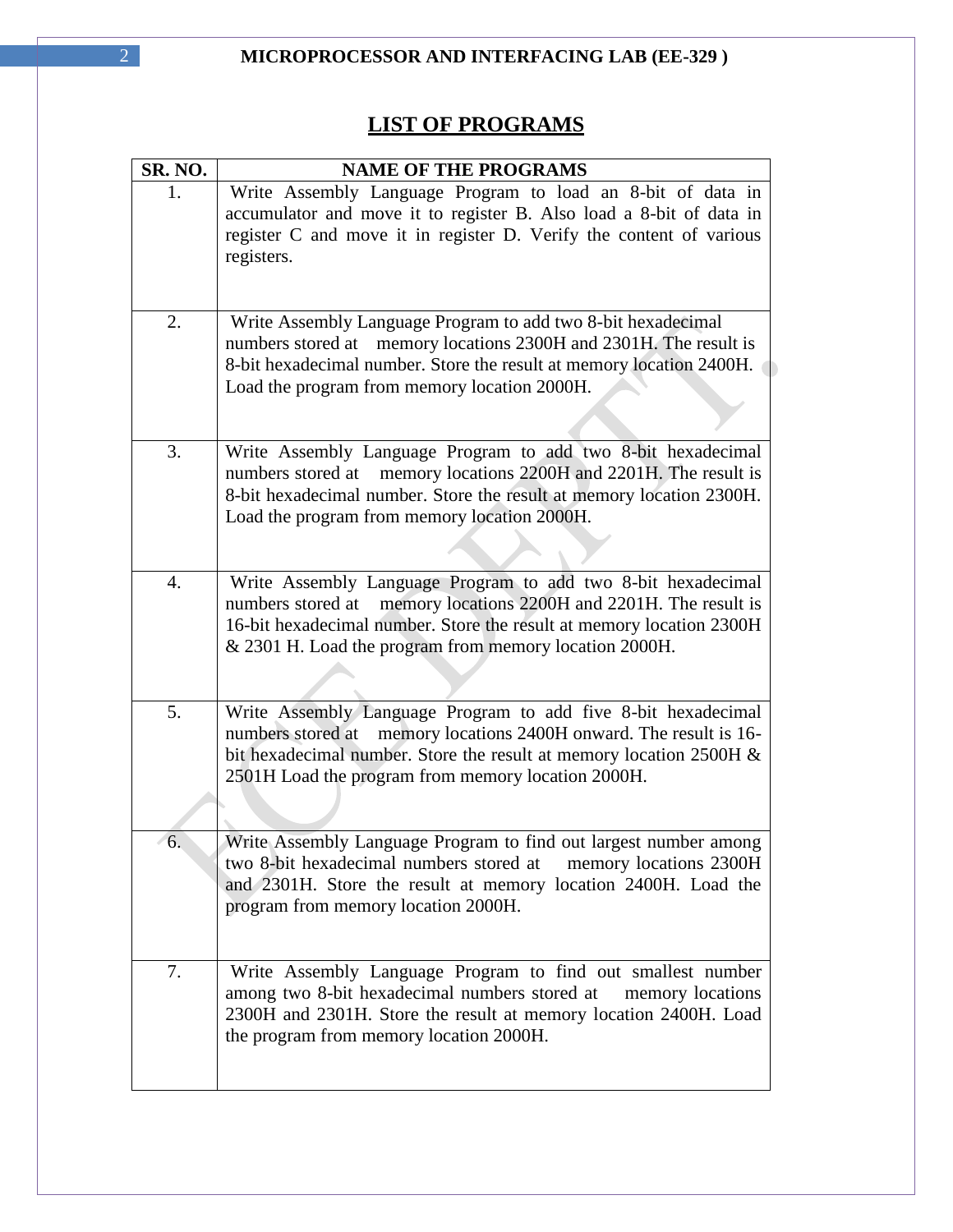| 8.  | Write Assembly Language Program to find out smallest number<br>among three 8-bit hexadecimal numbers stored at memory locations<br>2300H, 2301 and 2302H. Store the result at memory location 2400H.<br>Load the program from memory location 2000H. |
|-----|------------------------------------------------------------------------------------------------------------------------------------------------------------------------------------------------------------------------------------------------------|
| 9.  | Write Assembly Language Program to arrange four hexadecimal<br>numbers in descending order stored at memory locations 2100H<br>onward. Store the result at memory location 2200H. Load the program<br>from memory location 2000H.                    |
| 10. | Write Assembly Language Program to arrange four hexadecimal<br>numbers in ascending order stored at memory locations 2100H<br>onward. Store the result at memory location 2200H. Load the program<br>from memory location 2000H.                     |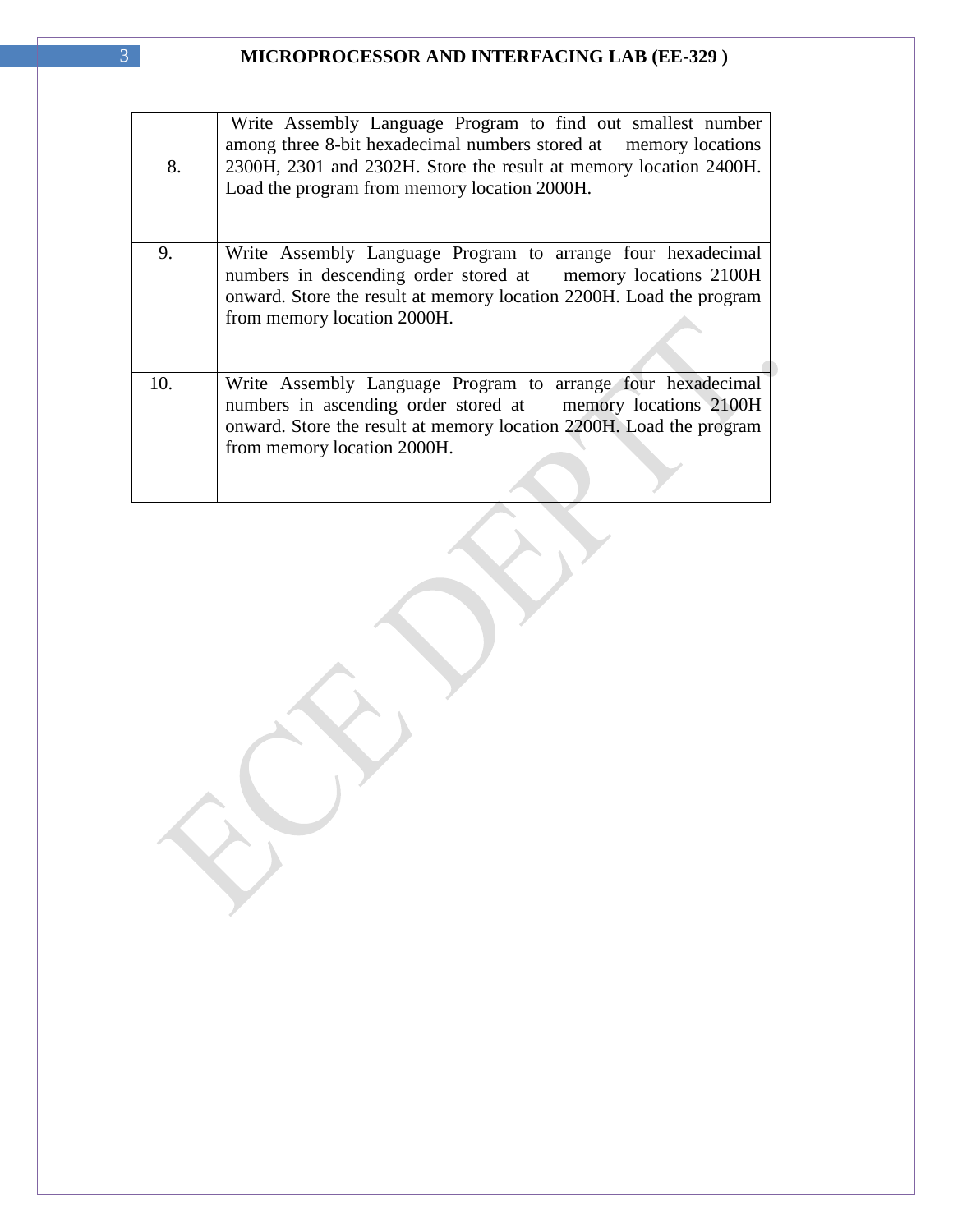**AIM:** Write Assembly Language Program to load a 8-bit of data in accumulator and move it to register B. Also load a 8-bit of data in register C and move it in register D. Verify the content of various registers.

 $\overline{\phantom{0}}$ 

 $\bigcirc$ 

### **SPECIFICATION OF APPARATUS REQUIRED**

- Microprocessor programming kit (Intel 8085).
- Power supply.
- Hex Code Manual.

### **PROGRAM:**

| <b>Address</b> | <b>Instruction</b> | <b>Hex Code</b> | <b>Comment</b>                                |
|----------------|--------------------|-----------------|-----------------------------------------------|
| 2000           | MVI A, Data-1      | 3E              | Move Data-1 in Accumulator                    |
| 2001           |                    | Data-1          |                                               |
| 2002           | MOV B, A           | 47              | Move Data-1 in register B from<br>Accumulator |
| 2003           | MVIC, Data-2       | 0E              | Move Data-2 in register C                     |
| 2004           |                    | Data-2          |                                               |
| 2005           | MOVD, C            | 51              | Move Data-2 in register D from<br>register C  |
| 2006           | RST <sub>5</sub>   | EF              | Stop the program                              |
| Data-1         |                    | Data-2          |                                               |
| 05H            |                    | 07H             |                                               |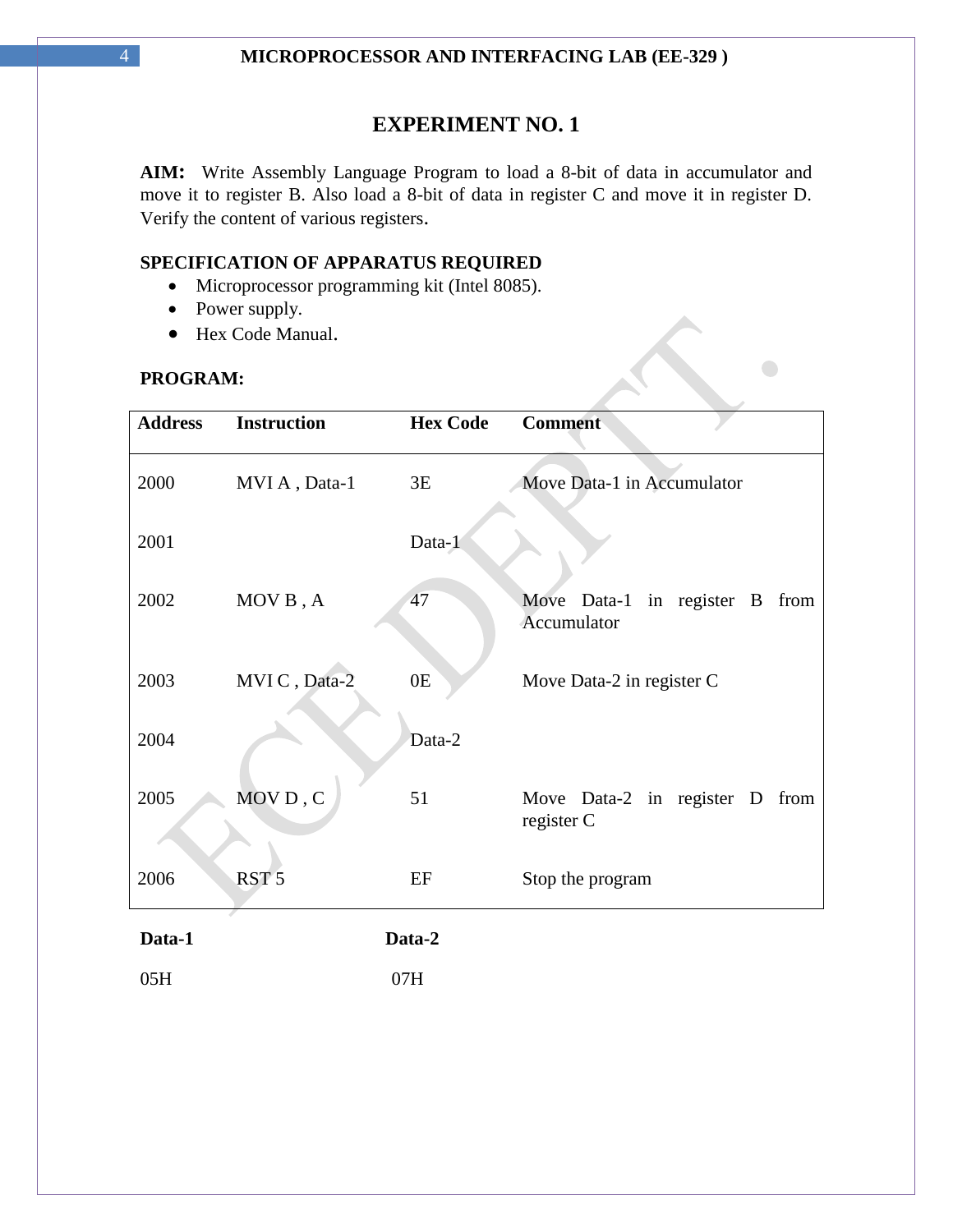#### **PROCEDURE:**

#### **Steps of loading of a program:**

- (i) Press RESET
- (ii) Press EXMEM
- (iii) Write the starting location of the memory where you want to store your program (for e.g. 2000H).

After loading your program press FILL.

#### **Steps of execution of a program:**

- (i) Press GO.
- (ii) Write the starting location of the memory where you have loaded your program.
- (iii) Press. (dot).

#### **Steps of verification of content of various registers:**

- (i) Press RESET.
- (ii) Press SHIFT.
- (iii) Press EXREG (for examine the contents of registers).
- (iv) Press A (then the content of accumulator will be displayed).
- (v) Press NEXT (for examine the content of other registers).

#### **PRECAUTIONS:**

- Check the initial condition whether Microprocessor reset or not.
- Check the power supply.
- Be cautious while loading hexadecimal code of mnemonics.

#### **RESULT AND COMMENTS:**

| <b>Name of Register</b> | <b>Content</b> |
|-------------------------|----------------|
| $\mathbf{A}$            | 05             |
| B                       | 05             |
| $\mathcal{C}$           | 07             |
| D                       | 07             |
| ${\bf E}$               | 7B             |
| ${\bf F}$               | 44             |
| I                       | 07             |
| H                       | 27             |
| L                       | F <sub>9</sub> |
| <b>PCH</b>              | 20             |
| <b>PCL</b>              | 07             |
| <b>SPH</b>              | 27             |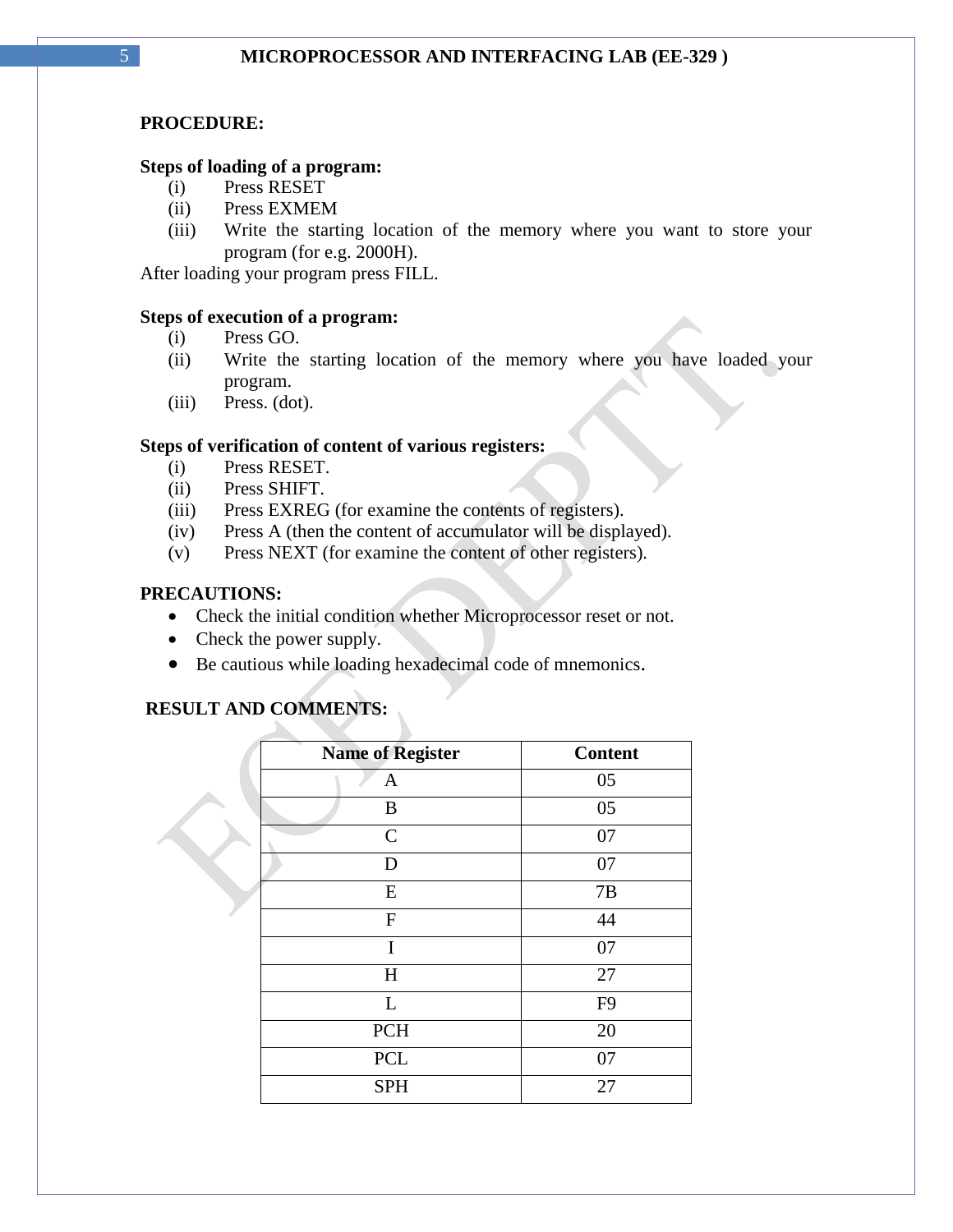$\bigodot$ 

**APPLICATIONS:** Microprocessors are widely used in

- 1. Single board micro computers
- 2. Personal Computers
- 3. Super Minis and CAD
- 4. Instrumentation
- 5. Control
- 6. Communication
- 7. Office Automation and Publication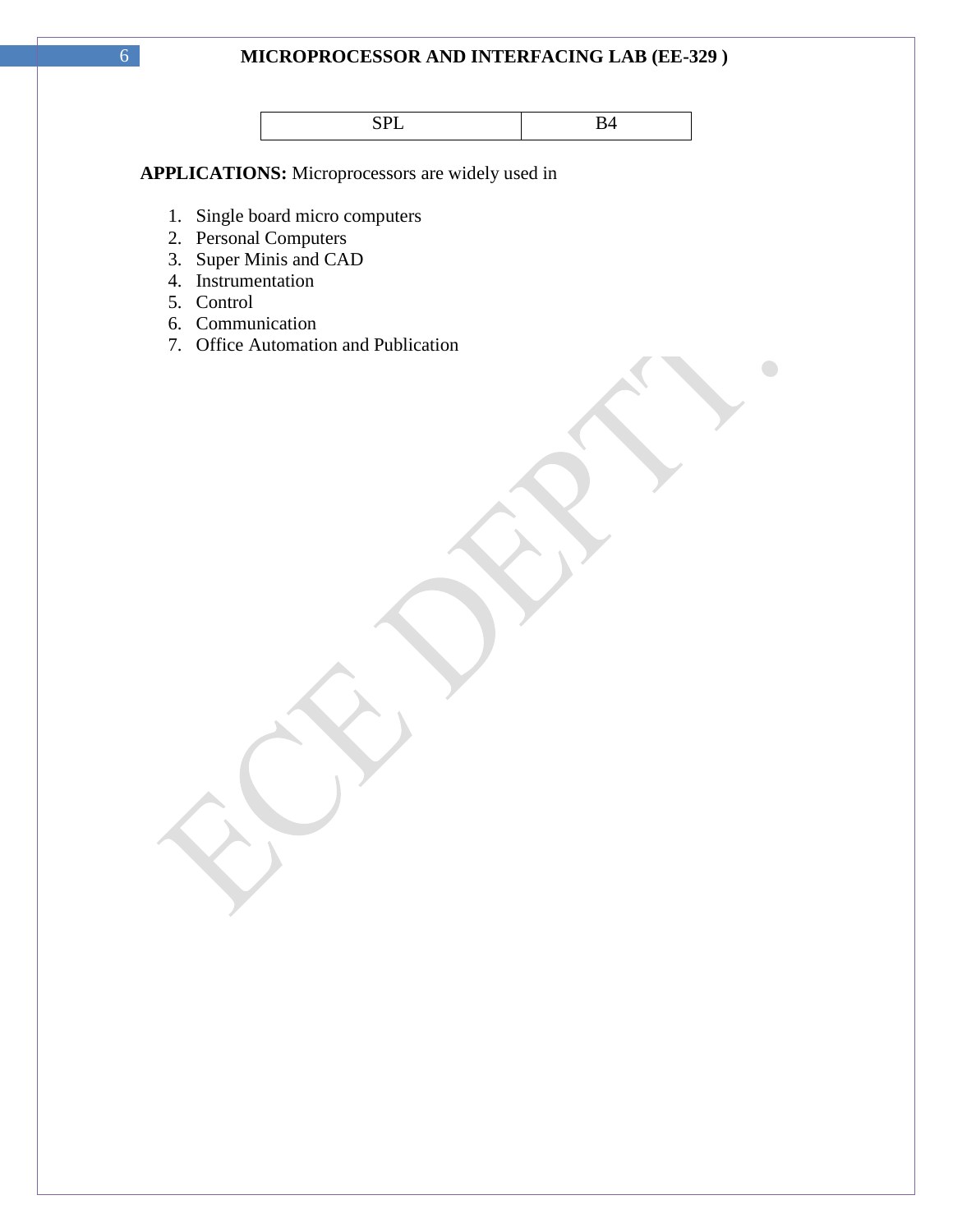**AIM:** Write Assembly Language Program to add two 8-bit hexadecimal numbers stored at memory locations 2300H and 2301H. The result is 8-bit hexadecimal number. Store the result at memory location 2400H. Load the program from memory location 2000H.

 $\bigodot$ 

e S

#### **SPECIFICATION OF APPARATUS REQUIRED**

- Microprocessor programming kit (Intel 8085).
- Power supply.
- Hex Code Manual.

#### **PROGRAM:**

| <b>Address</b> | <b>Instruction</b> | <b>Hex Code</b> | <b>Comment</b>                          |
|----------------|--------------------|-----------------|-----------------------------------------|
| 2000           | LXI H, 2300        | 21              | Load the address of $1st$ number in H-L |
| 2001           |                    | $00\,$          | pair register                           |
| 2002           |                    | 23              |                                         |
| 2003           | MVIA, M            | 7E              | Bring $1st$ number in accumulator       |
| 2004           | <b>INX H</b>       | 23              | Increment the H-L pair register by one  |
| 2005           | Add M              | 86              | Add $1st$ number with $2nd$ number      |
| 2006           | <b>STA 2400</b>    | 32              | Store the content of accumulator<br>at  |
| 2007           |                    | $00\,$          | memory location 2400                    |
| 2008           |                    | 24              |                                         |
| 2009           | RST <sub>5</sub>   | EF              | Stop the program                        |
| $Data - 1$     |                    |                 | Data - 2                                |
| $2300H - A4H$  |                    |                 | $2300H - 9AH$                           |

2301H – 27H 2301H – B3H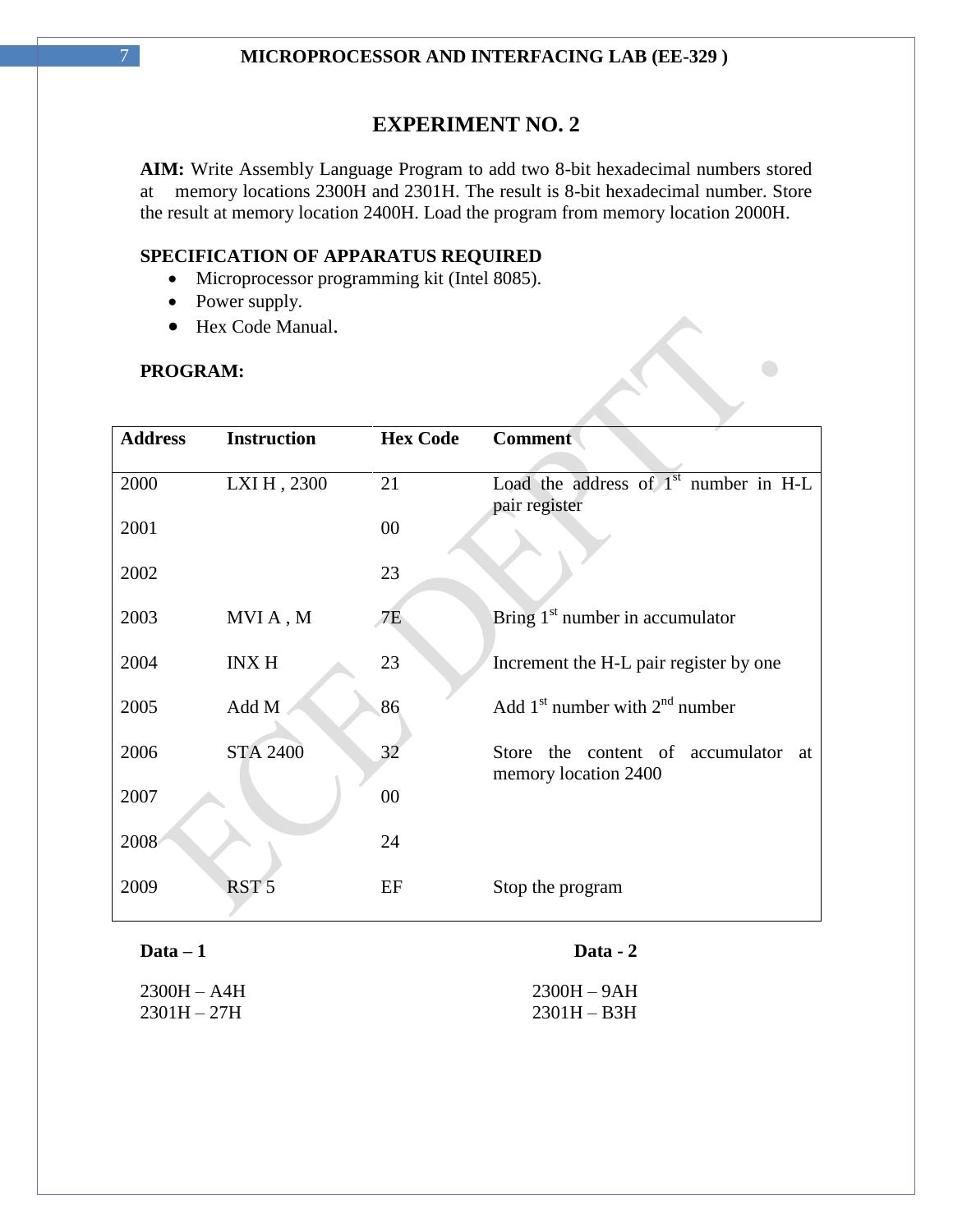### **FLOWCHART:**



#### **PROCEDURE:**

#### **Steps of loading of a program:**

- (iv) Press RESET
- (v) Press EXMEM
- (vi) Write the starting location of the memory where you want to store your program (for e.g. 2000H).

After loading your program press FILL.

#### **Steps of execution of a program:**

- (iv) Press GO.
- (v) Write the starting location of the memory where you have loaded your program.
- (vi) Press. (dot).

#### **Steps of verification of content of various registers:**

- (vi) Press RESET.
- (vii) Press SHIFT.
- (viii) Press EXREG (for examine the contents of registers).
- (ix) Press A (then the content of accumulator will be displayed).
- (x) Press NEXT (for examine the content of other registers).
- $(xi)$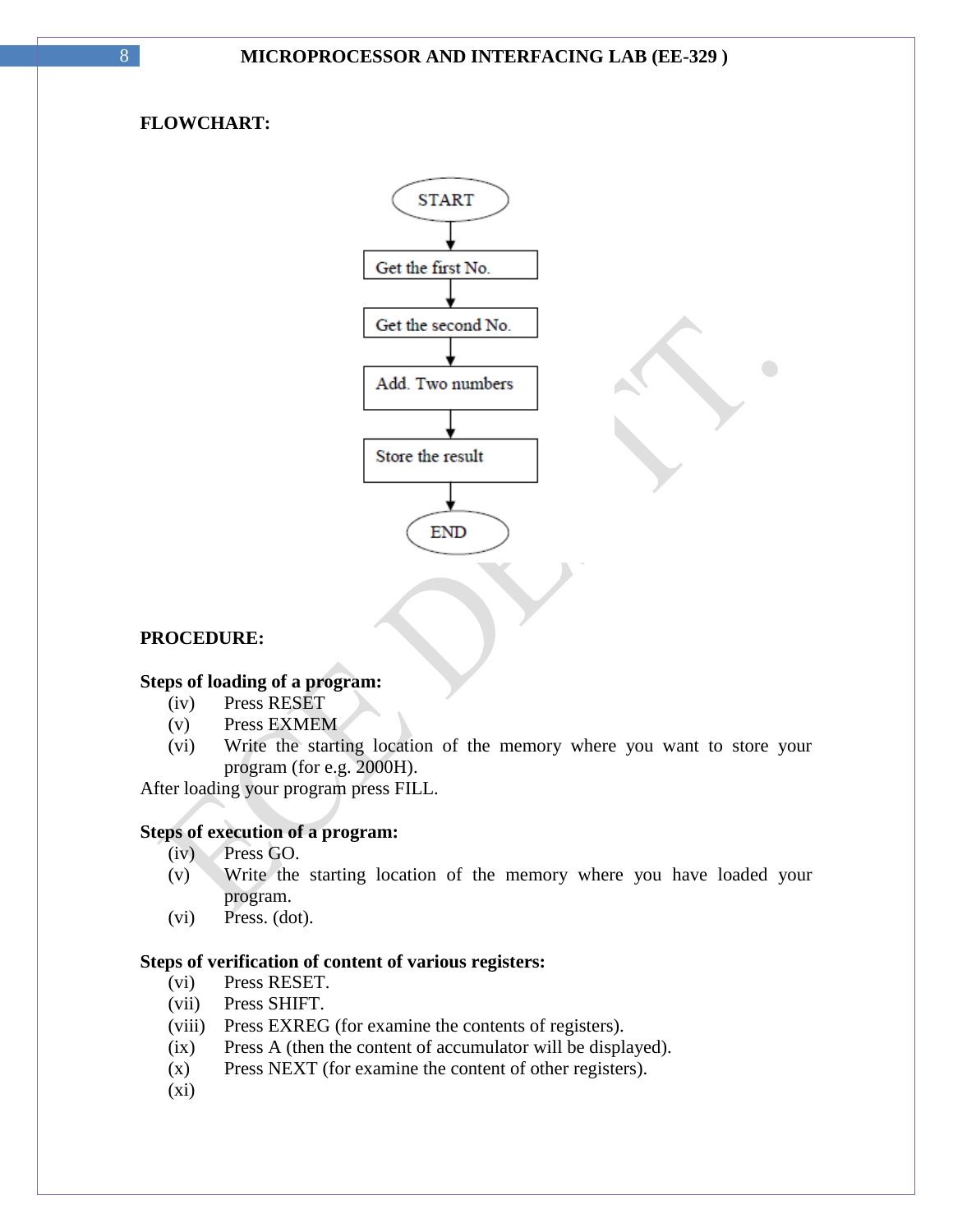#### **PRECAUTIONS:**

- Check the initial condition whether Microprocessor reset or not.
- Check the power supply.
- Be cautious while loading hexadecimal code of mnemonics

### **RESULT AND COMMENTS:**

| $Result - 1$<br>$Result - 2$ |  |
|------------------------------|--|
|                              |  |
|                              |  |
|                              |  |
|                              |  |
|                              |  |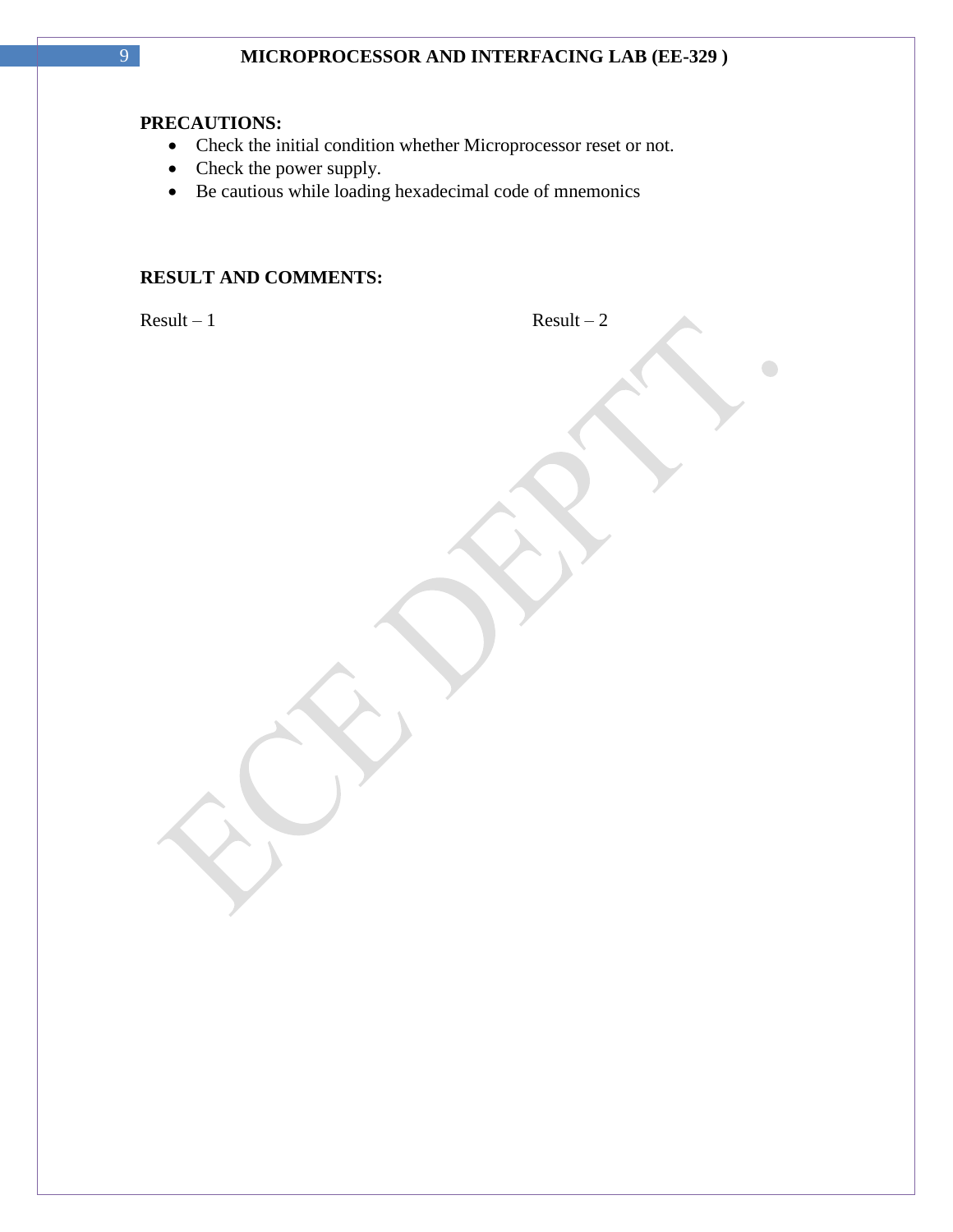**AIM:** Write Assembly Language Program to add two 8-bit hexadecimal numbers stored at memory locations 2200H and 2201H. The result is 8-bit hexadecimal number. Store the result at memory location 2300H. Load the program from memory location 2000H.

### **SPECIFICATION OF APPARATUS REQUIRED:**

- Microprocessor programming kit (Intel 8085).
- Power supply.
- Hex Code Manual.

#### **PROGRAM:**

| <b>Address</b> | <b>Instruction</b> | <b>Hex Code</b> | <b>Comment</b>                         |
|----------------|--------------------|-----------------|----------------------------------------|
| 2000           | <b>LXIH 2200</b>   | 21              | Initialize the HL pair to memory       |
|                |                    |                 | location 2200                          |
| 2001           |                    | 00              |                                        |
| 2002           |                    | 22              |                                        |
| 2003           | MOV A,M            | 7E              | Move<br>the<br>memory<br>content<br>to |
|                |                    |                 | Accumulator                            |
| 2004           | <b>INXH</b>        | 23              | Increment the address of HL pair       |
| 2005           | <b>ADDM</b>        | 86              | Add the contents of memory to          |
|                |                    |                 | accumulator                            |
| 2006           | <b>STA2300</b>     | 32              | Store the result at 2300.              |
| 2007           |                    | 00              |                                        |
| 2008           |                    | 23              |                                        |
| 2009           | RST <sub>5</sub>   | EF              | End                                    |

 $\bigcirc$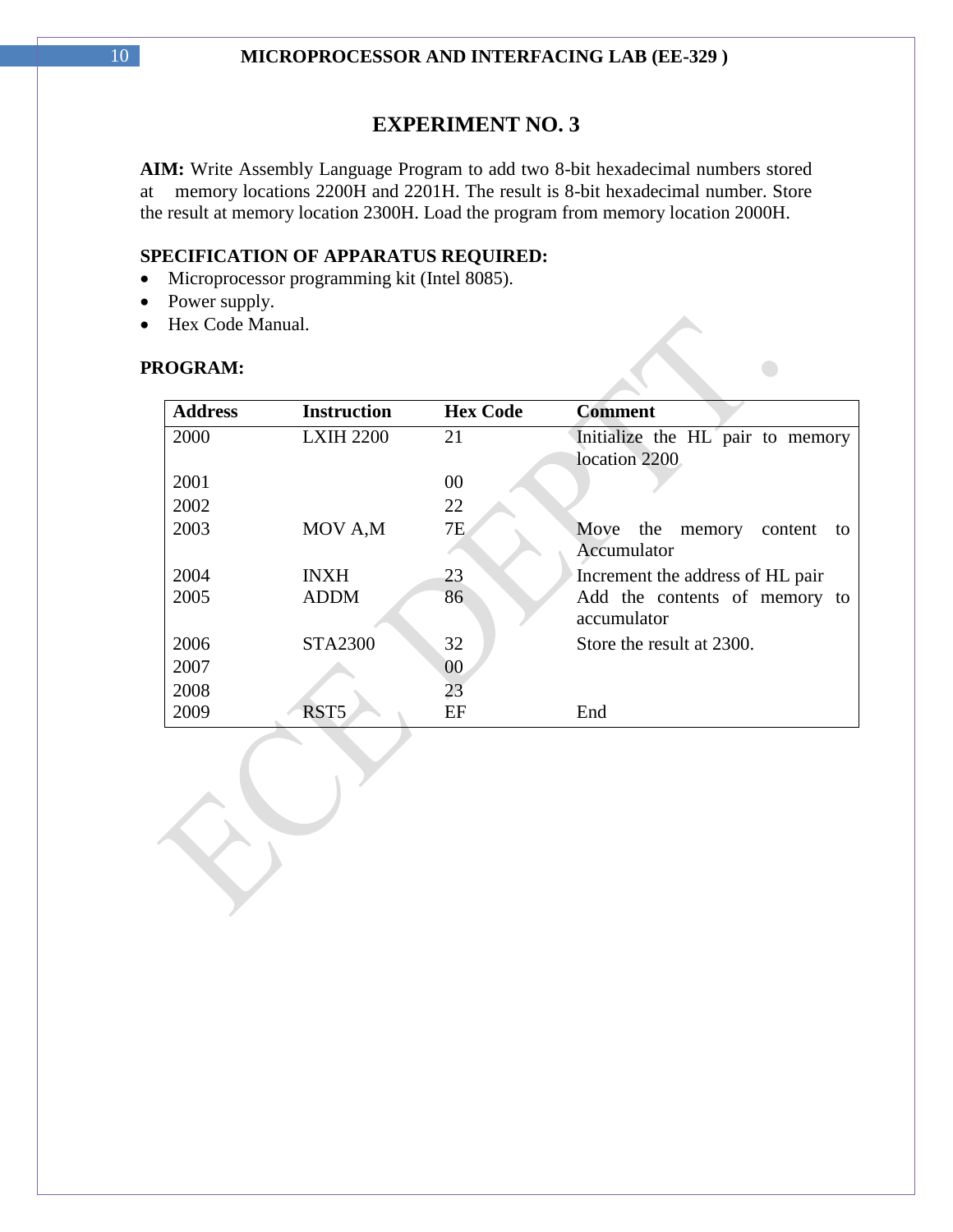$\bigodot$ 

#### **FLOWCHART:**



### **PROCEDURE:**

#### **Steps of loading of a program:**

- (vii) Press RESET
- (viii) Press EXMEM
- (ix) Write the starting location of the memory where you want to store your program (for e.g. 2000H).

After loading your program press FILL.

#### **Steps of execution of a program:**

- (vii) Press GO.
- (viii) Write the starting location of the memory where you have loaded your program.
- $(ix)$  Press.  $(dot)$ .

#### **Steps of verification of content of various registers:**

- (xii) Press RESET.
- (xiii) Press SHIFT.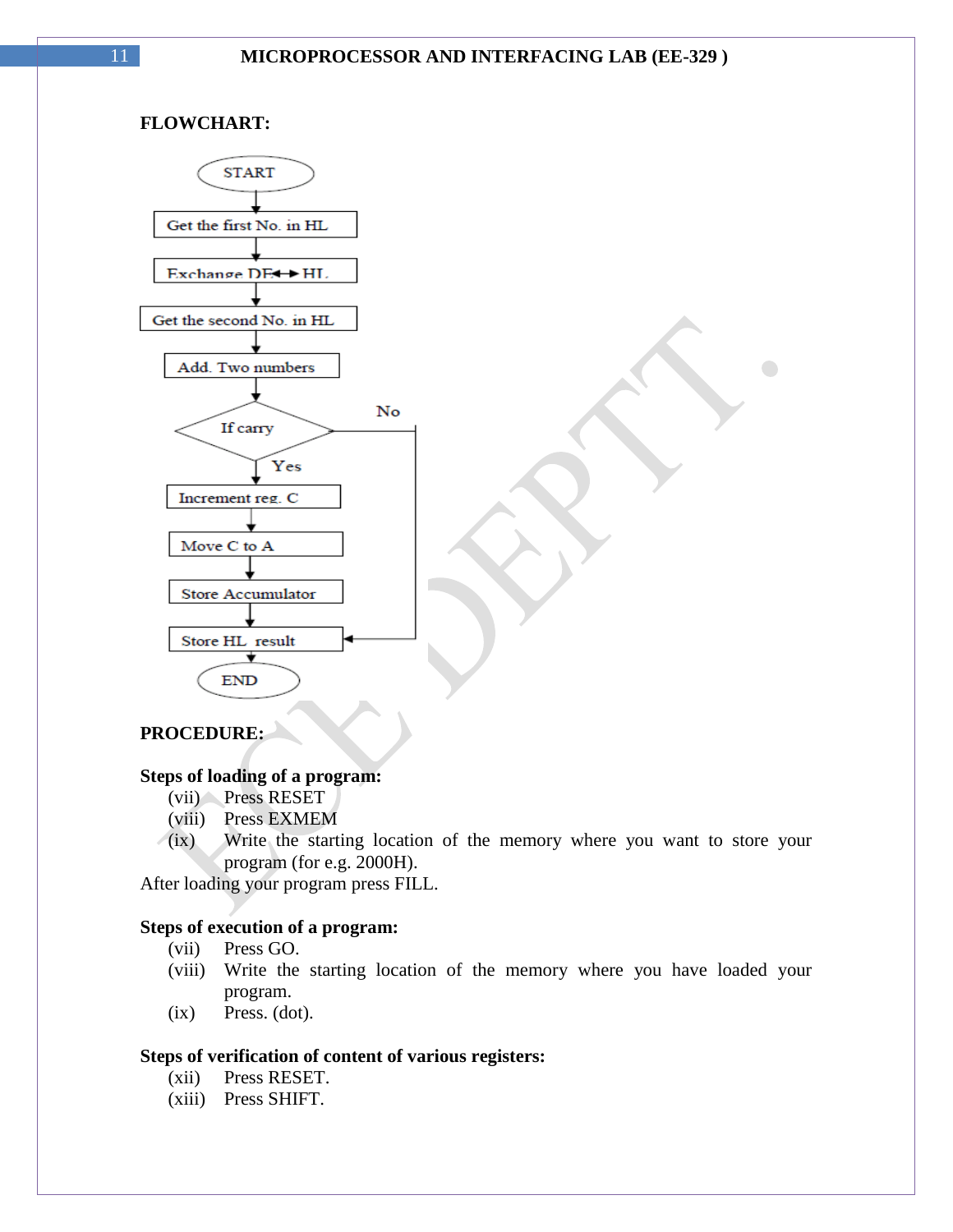- (xiv) Press EXREG (for examine the contents of registers).
- (xv) Press A (then the content of accumulator will be displayed).
- (xvi) Press NEXT (for examine the content of other registers).

#### **PRECAUTIONS:**

- Check the initial condition whether Microprocessor reset or not.
- Check the power supply.
- Be cautious while loading hexadecimal code of mnemonics.

#### **RESULT AND COMMENTS:**

 $Result - 1$  Result – 2

 $\bigodot$ 

| 2300H      |
|------------|
| Carry Flag |

2300H ………… 2301H ………… Carry Flag ……..

Result is verified and find correct.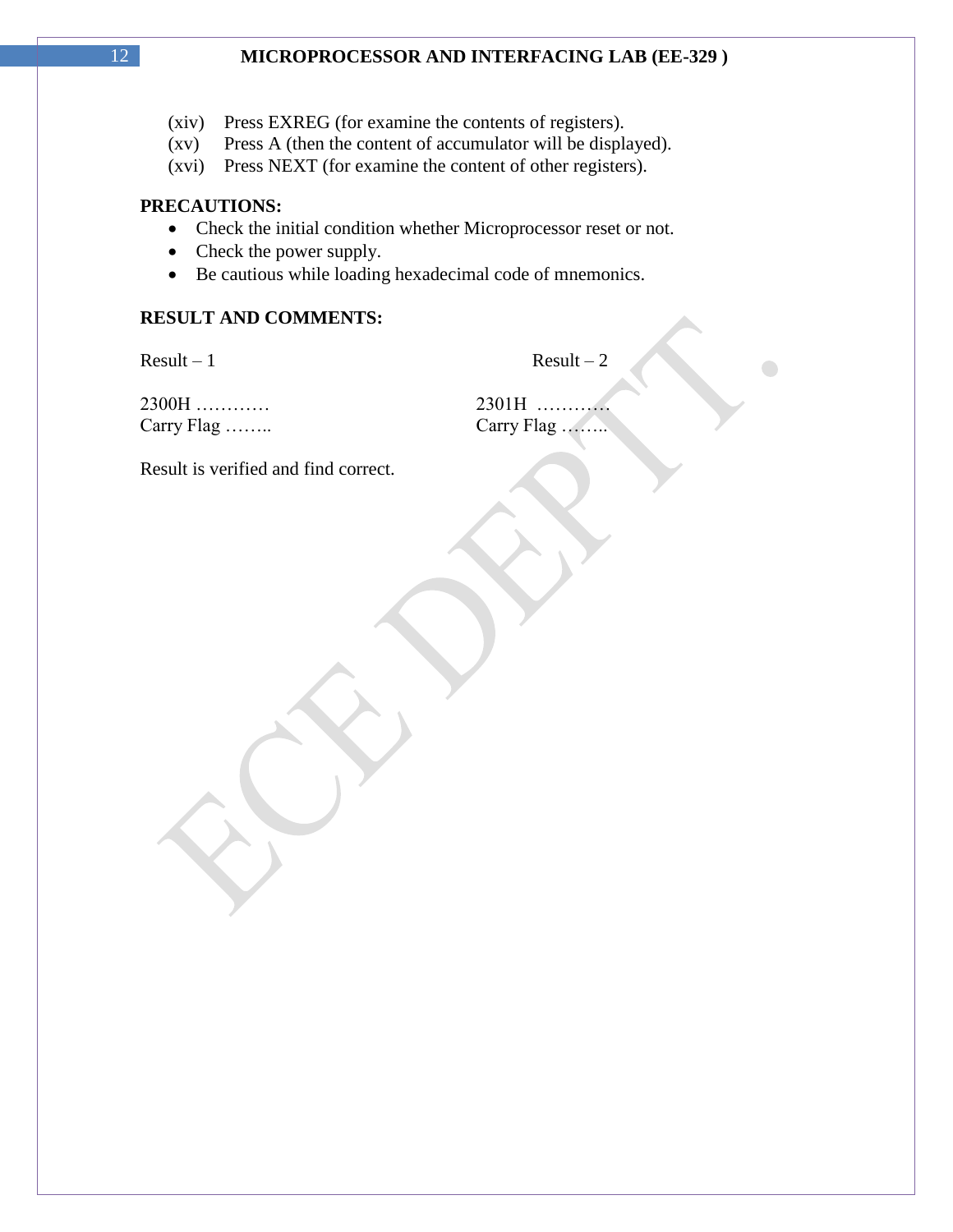**AIM:** Write Assembly Language Program to add two 8-bit hexadecimal numbers stored at memory locations 2200H and 2201H. The result is 16-bit hexadecimal number. Store the result at memory location 2300H & 2301 H. Load the program from memory location 2000H.

 $\bigodot$ 

### **SPECIFICATION OF APPARATUS USED:**

- Microprocessor programming kit (Intel 8085).
- Power supply.
- Hex Code Manual.

| <b>Address</b> | <b>Instruction</b> | <b>Hex Code</b> | <b>Comment</b>                                                   |
|----------------|--------------------|-----------------|------------------------------------------------------------------|
| 2000           | <b>LXIH 2200</b>   | 21              | Initialize the HL pair to memory<br>location 2200                |
| 2001           |                    | $00\,$          |                                                                  |
| 2002           |                    | 22              |                                                                  |
| 2003           | MVI B00            | 06              | Move 00 immediately to register B                                |
| 2004           |                    | 00              |                                                                  |
| 2005           | MOV A,M            | 7E              | Move<br>the<br>memory<br>content<br>to<br>Accumulator            |
| 2006           | <b>INXH</b>        | 23              | Increment the address of HL pair                                 |
| 2007           | <b>ADDM</b>        | 86              | Add the contents of memory to<br>accumulator                     |
| 2008           | <b>JNC201C</b>     | D2              | Jump to memory location 210C if<br>carry is not generated result |
| 2009           |                    | 0 <sup>C</sup>  |                                                                  |
| 200A           |                    | 20              |                                                                  |
| 200B           | <b>INRB</b>        | 04              | Increment register B                                             |
| 200C           | <b>STA2300</b>     | 32              | Store the content of accumulator at<br>2300.                     |
| 200D           |                    | 00              |                                                                  |
| 200E           |                    | 23              |                                                                  |
| 200F           | MOV A,B            | 78              | Move the content of register B to<br>Accumulator                 |
| 2010           | STA23001           | 32              | Store the content of accumulator at<br>2301.                     |
| 2011           |                    | 01              |                                                                  |
| 2012           |                    | 23              |                                                                  |
| 2013           | RST <sub>5</sub>   | EF              | <b>END</b>                                                       |

### **PROGRAM:**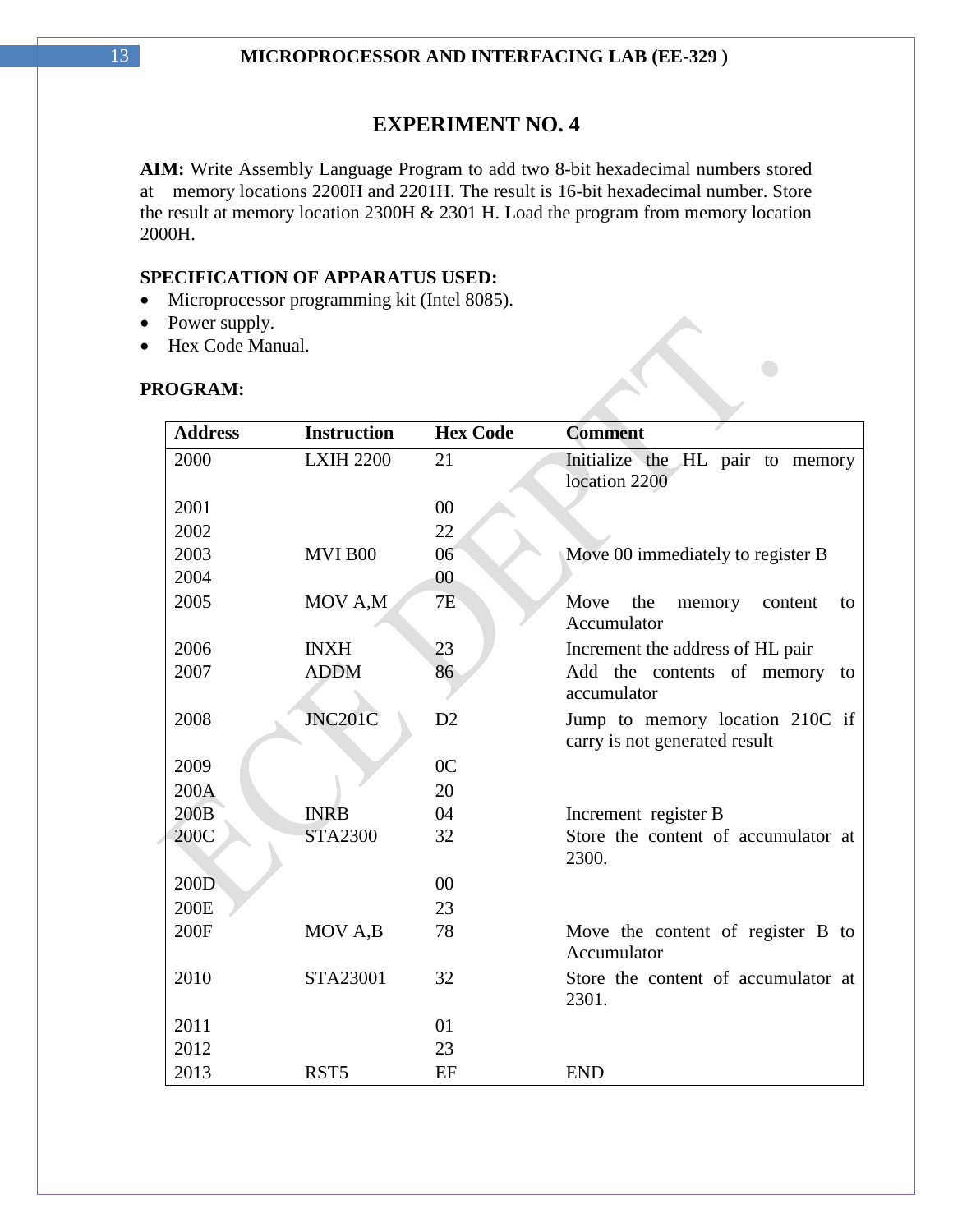### **FLOWCHART:**



### **PROCEDURE:**

### **Steps of loading of a program:**

- (x) Press RESET
- (xi) Press EXMEM
- (xii) Write the starting location of the memory where you want to store your program (for e.g. 2000H).

After loading your program press FILL.

### **Steps of execution of a program:**

(x) Press GO.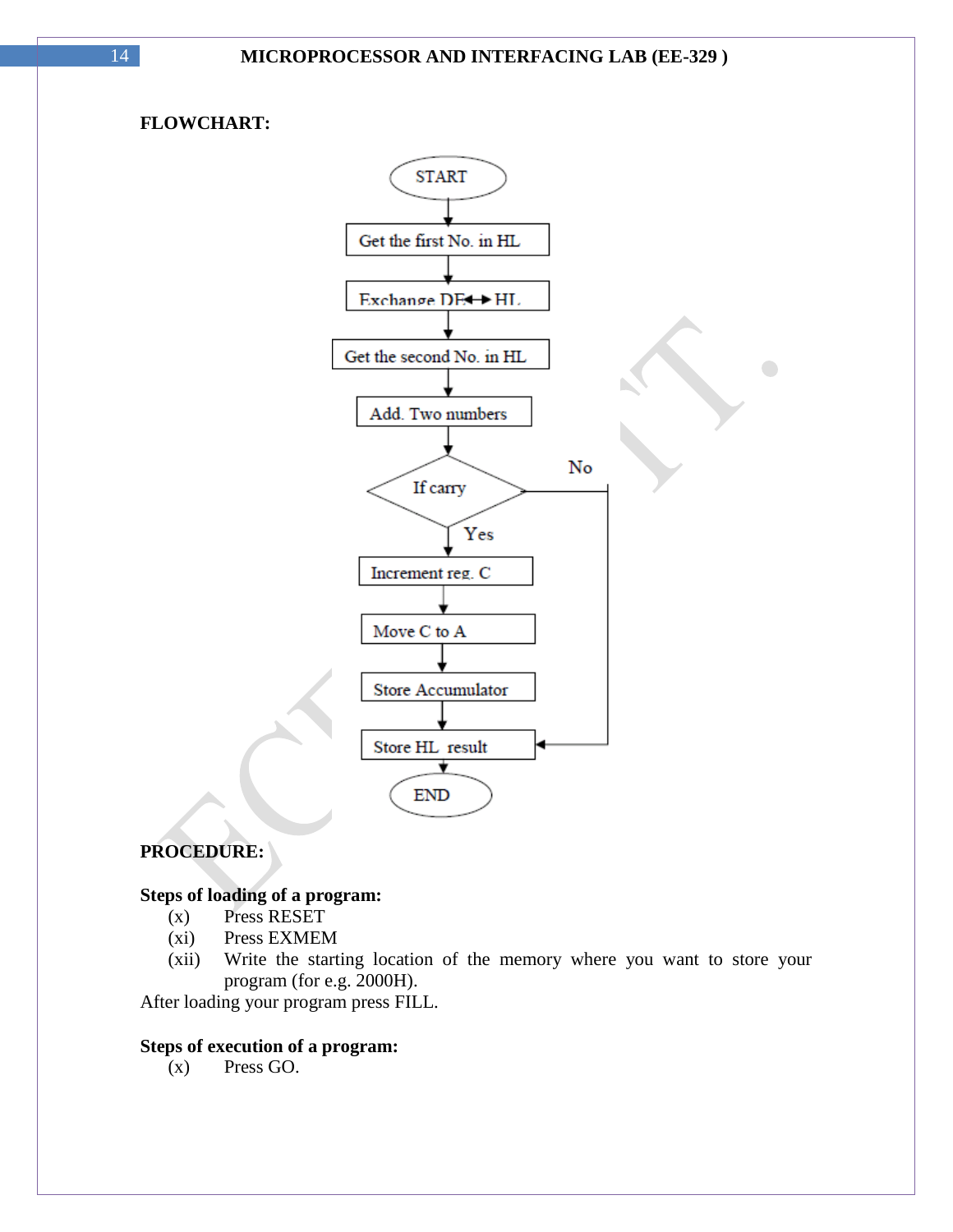- (xi) Write the starting location of the memory where you have loaded your program.
- (xii) Press. (dot).

#### **Steps of verification of content of various registers:**

- (xvii) Press RESET.
- (xviii) Press SHIFT.
- (xix) Press EXREG (for examine the contents of registers).
- (xx) Press A (then the content of accumulator will be displayed).
- (xxi) Press NEXT (for examine the content of other registers).

#### **PRECAUTIONS:**

- Check the initial condition whether Microprocessor reset or not.
- Check the power supply.
- Be cautious while loading hexadecimal code of mnemonics.

#### **RESULT AND COMMENTS:**

 $Result - 1$  Result – 2

2300H ………… 2301H ………… Carry Flag ….…. Carry Flag ……..

 $\bigodot$ 

Result is verified and find correct.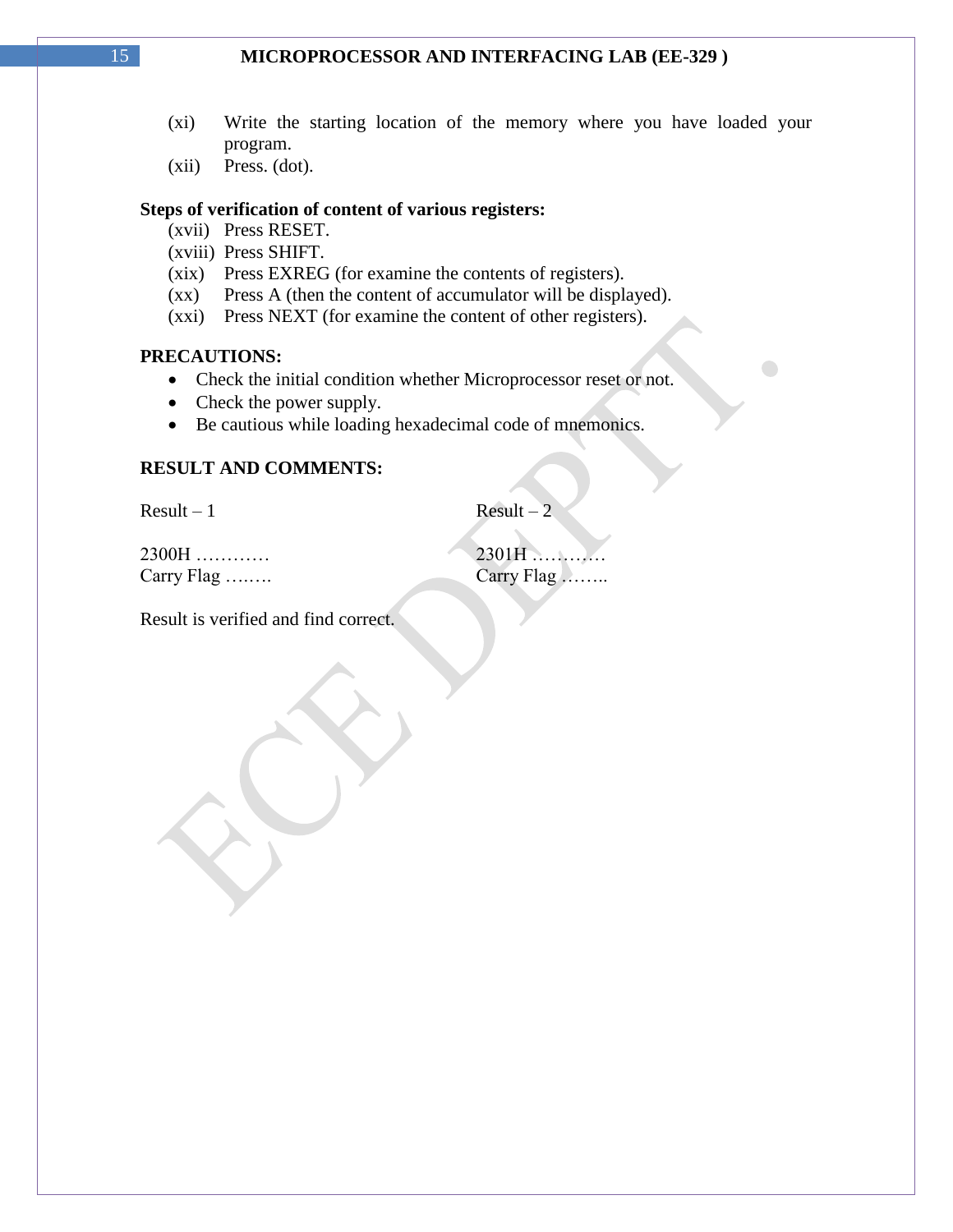**AIM:** Write Assembly Language Program to add five 8-bit hexadecimal numbers stored at memory locations 2400H onward. The result is 16-bit hexadecimal number. Store the result at memory location 2500H & 2501H Load the program from memory location 2000H.

 $\bigodot$ 

#### **SPECIFICATION OF APPARATUS USED:**

- Microprocessor programming kit (Intel 8085).
- Power supply.
- Hex Code Manual.

#### **PROGRAM:**

| <b>Address</b> | <b>Instruction</b> | <b>Hex Code</b> | <b>Comment</b>                                                            |
|----------------|--------------------|-----------------|---------------------------------------------------------------------------|
| 2000           | <b>LXIH2400</b>    | 21              | Initialize the HL pair to memory                                          |
|                |                    |                 | location 2400                                                             |
| 2001           |                    | $00\,$          |                                                                           |
| 2002           |                    | 24              |                                                                           |
| 2003           | MVIB00             | 06              | Move 00 immediately to register B                                         |
| 2004           |                    | 0 <sup>0</sup>  |                                                                           |
| 2005           | MVIC04             | 0E              | Move 04 immediately to register C                                         |
| 2006           |                    | 04              |                                                                           |
| 2007           | MOVA,M             | 7E              | Move<br>the<br>memory<br>content<br>to<br>Accumulator                     |
| 2008           | <b>INXH</b>        | 23              | Increment the address of HL pair                                          |
| 2009           | <b>ADDM</b>        | 86              | Add the contents of memory<br>to<br>accumulator                           |
| 200A           | <b>JNC200E</b>     | D2              | Jump to memory location 200E if<br>carry is not generated in result       |
| 200B           |                    | 0 <sub>E</sub>  |                                                                           |
| 200C           |                    | 20              |                                                                           |
| 200D           | <b>INRB</b>        | 04              | Increment register B                                                      |
| 200E           | <b>DCRC</b>        | 0 <sub>D</sub>  | Decrement the content of register C by<br>one.                            |
| 200F           | <b>JNZ2008</b>     | C <sub>2</sub>  | Jump to memory location 2008 is the<br>content of register C is not Zero. |
| 2010           |                    | 08              |                                                                           |
| 2011           |                    | 20              |                                                                           |
| 2012           | <b>STA2500</b>     | 32              | Store the content of accumulator at<br>2301.                              |
| 2013           |                    | 00              |                                                                           |
| 2014           |                    | 25              |                                                                           |
| 2015           | MOVA,B             | 78              | Move the content of register B to<br>Accumulator                          |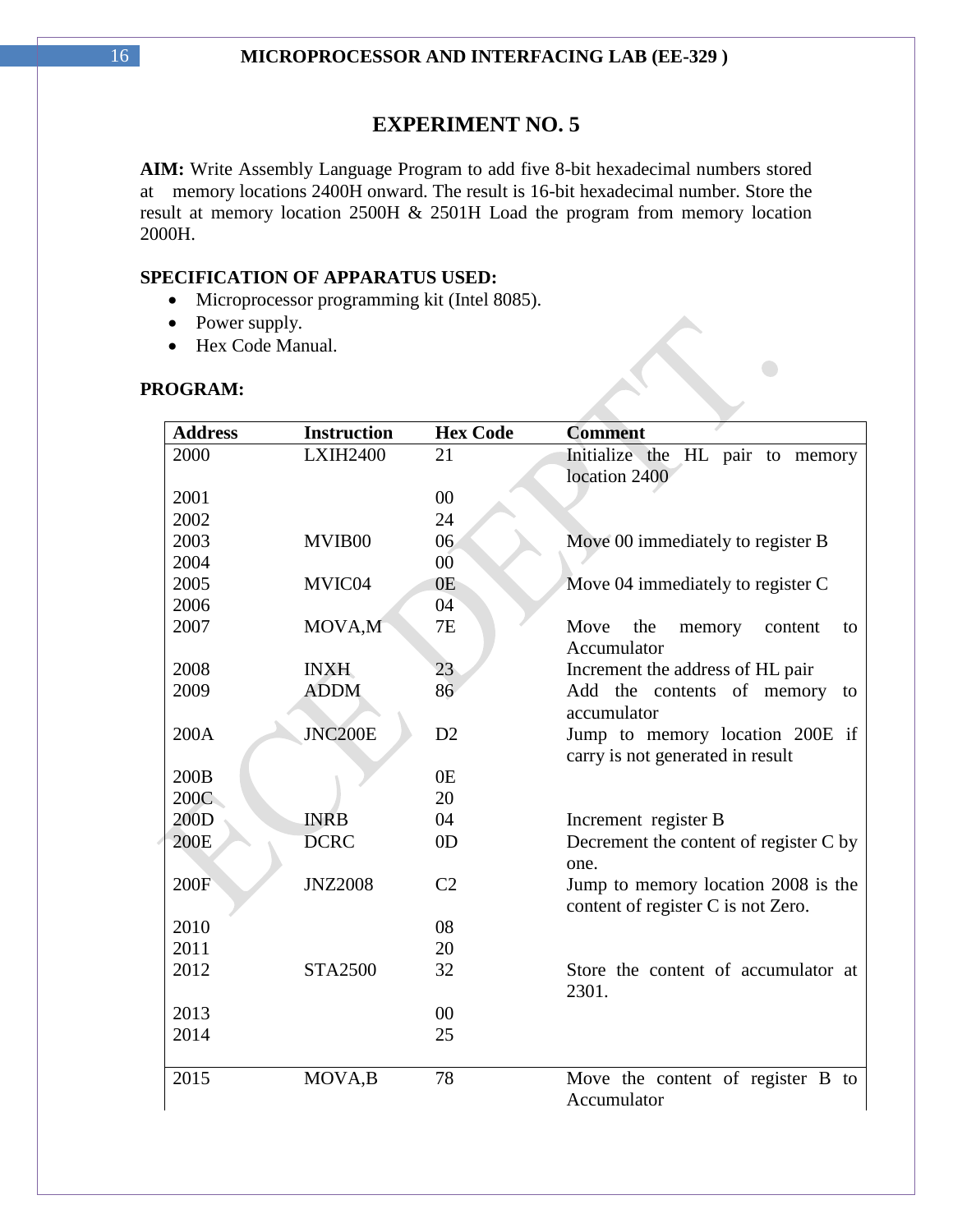| 2016 | <b>STA 2501</b> | 32 | Store the content of accumulator at<br>2501. |
|------|-----------------|----|----------------------------------------------|
| 2017 |                 |    |                                              |
| 2018 |                 | 25 |                                              |
| 2019 | RST5            | FF | <b>END</b>                                   |

 $\bigcirc$ 

**FLOWCHART:**



#### **PROCEDURE:**

### **Steps of loading of a program:**

- (xiii) Press RESET
- (xiv) Press EXMEM
- (xv) Write the starting location of the memory where you want to store your program (for e.g. 2000H).

After loading your program press FILL.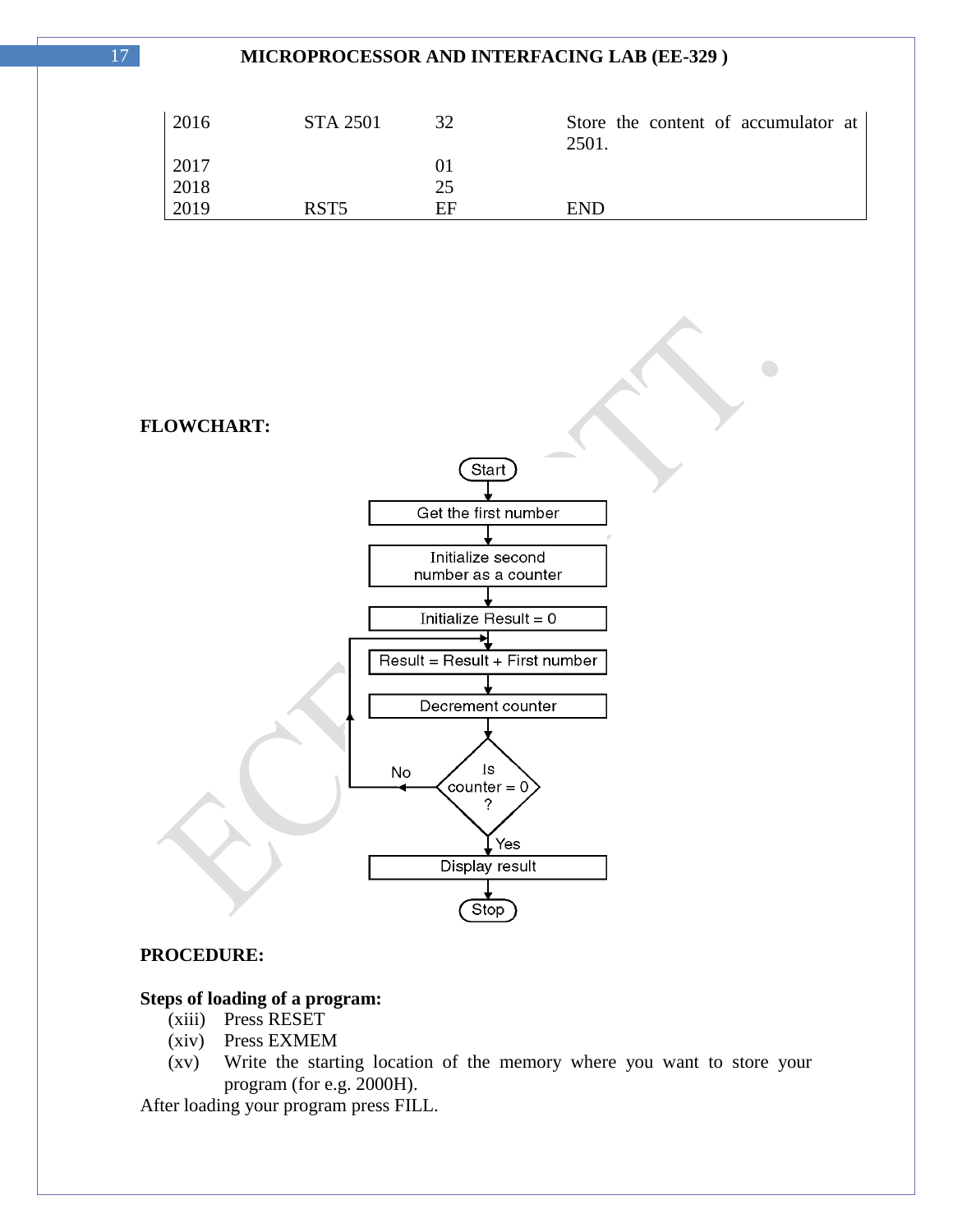#### **Steps of execution of a program:**

- (xiii) Press GO.
- (xiv) Write the starting location of the memory where you have loaded your program.
- (xv) Press. (dot).

#### **Steps of verification of content of various registers:**

- (xxii) Press RESET.
- (xxiii) Press SHIFT.
- (xxiv) Press EXREG (for examine the contents of registers).
- (xxv) Press A (then the content of accumulator will be displayed).
- (xxvi) Press NEXT (for examine the content of other registers).

#### **PRECAUTIONS:**

- Check the initial condition whether Microprocessor reset or not.
- Check the power supply.
- Be cautious while loading hexadecimal code of mnemonics.

#### **RESULT AND COMMENTS:**

 $Result - 1$  Result – 2

 $\bigodot$ 

2500H ………… 2501H …………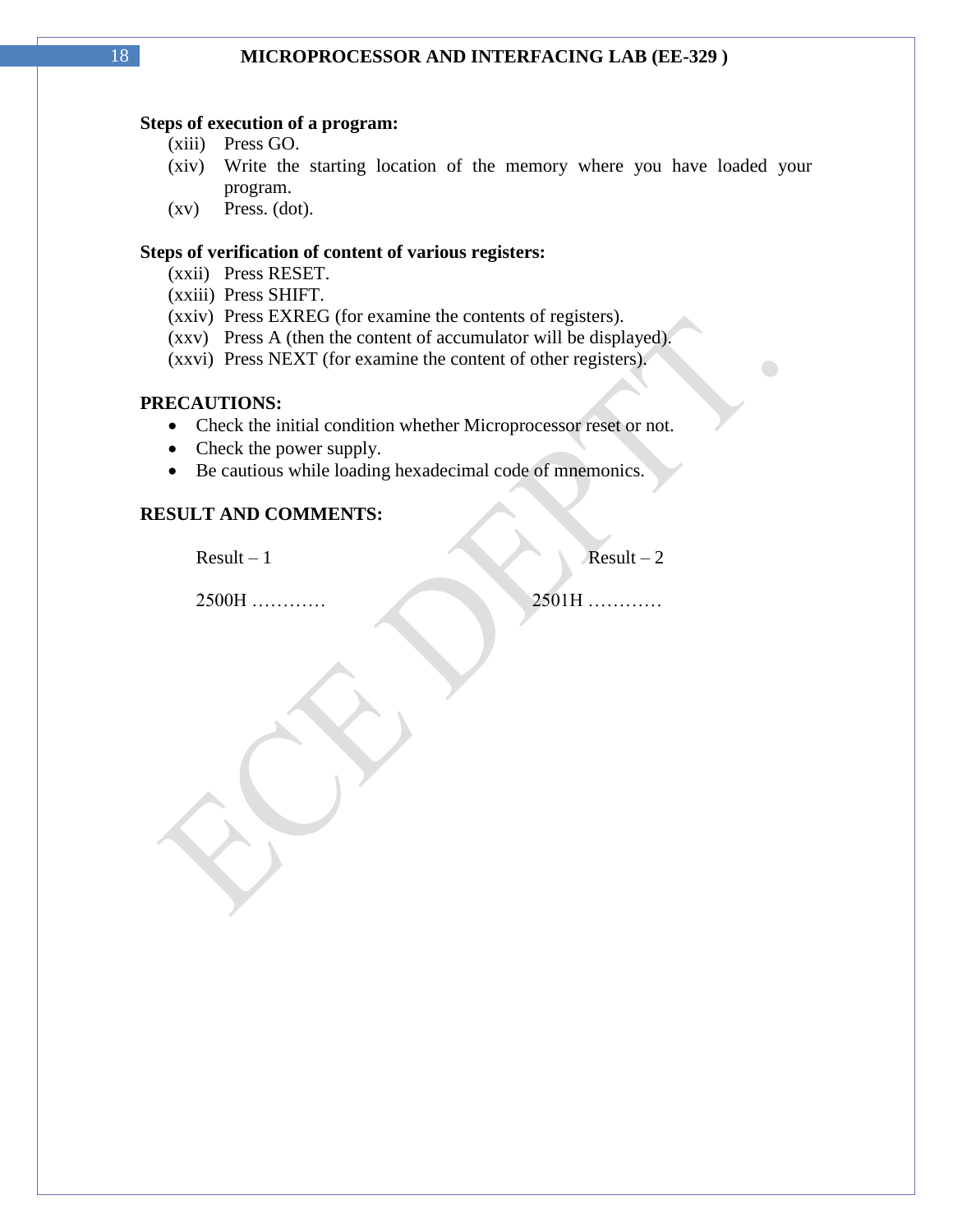**AIM:** Write Assembly Language Program to find out largest number among two 8-bit hexadecimal numbers stored at memory locations 2300H and 2301H. Store the result at memory location 2400H. Load the program from memory location 2000H.

#### **SPECIFICATION OF APPARATUS USED:**

- Microprocessor programming kit (Intel 8085).
- Power supply.
- Hex Code Manual.

#### **PROGRAM:**

| <b>Address</b> | <b>Instruction</b> | <b>Hex Code</b> | <b>Comment</b>                                        |
|----------------|--------------------|-----------------|-------------------------------------------------------|
| 2000           | <b>LXIH 2300</b>   | 21              | Initialize the HL pair to memory                      |
|                |                    |                 | location 2400                                         |
| 2001           |                    | 00              |                                                       |
| 2002           |                    | 23              |                                                       |
| 2003           | MOVA,M             | 7E              | Move<br>the<br>memory<br>content<br>to<br>Accumulator |
| 2004           | <b>INXH</b>        | 23              | Increment the address of HL pair                      |
| 2005           | <b>CMPM</b>        | BE              | Compare the content of Accumulator                    |
|                |                    |                 | with Memory                                           |
| 2006           | JNC200A            | D2              | Jump to memory location 200A if carry                 |
|                |                    |                 | is not generated in result                            |
| 2007           |                    | 0A              |                                                       |
| 2008           |                    | 20              |                                                       |
| 2009           | MOVA,M             | <b>7E</b>       | Move the content of memory<br>to                      |
|                |                    |                 | Accumulator                                           |
| 200A           | <b>STA2400</b>     | 32              | Store the content of accumulator at                   |
|                |                    |                 | 2400.                                                 |
| 200B           |                    | 00              |                                                       |
| 200C           |                    | 24              |                                                       |
| 200D           | RST <sub>5</sub>   | EF              | <b>END</b>                                            |

 $\bigcap$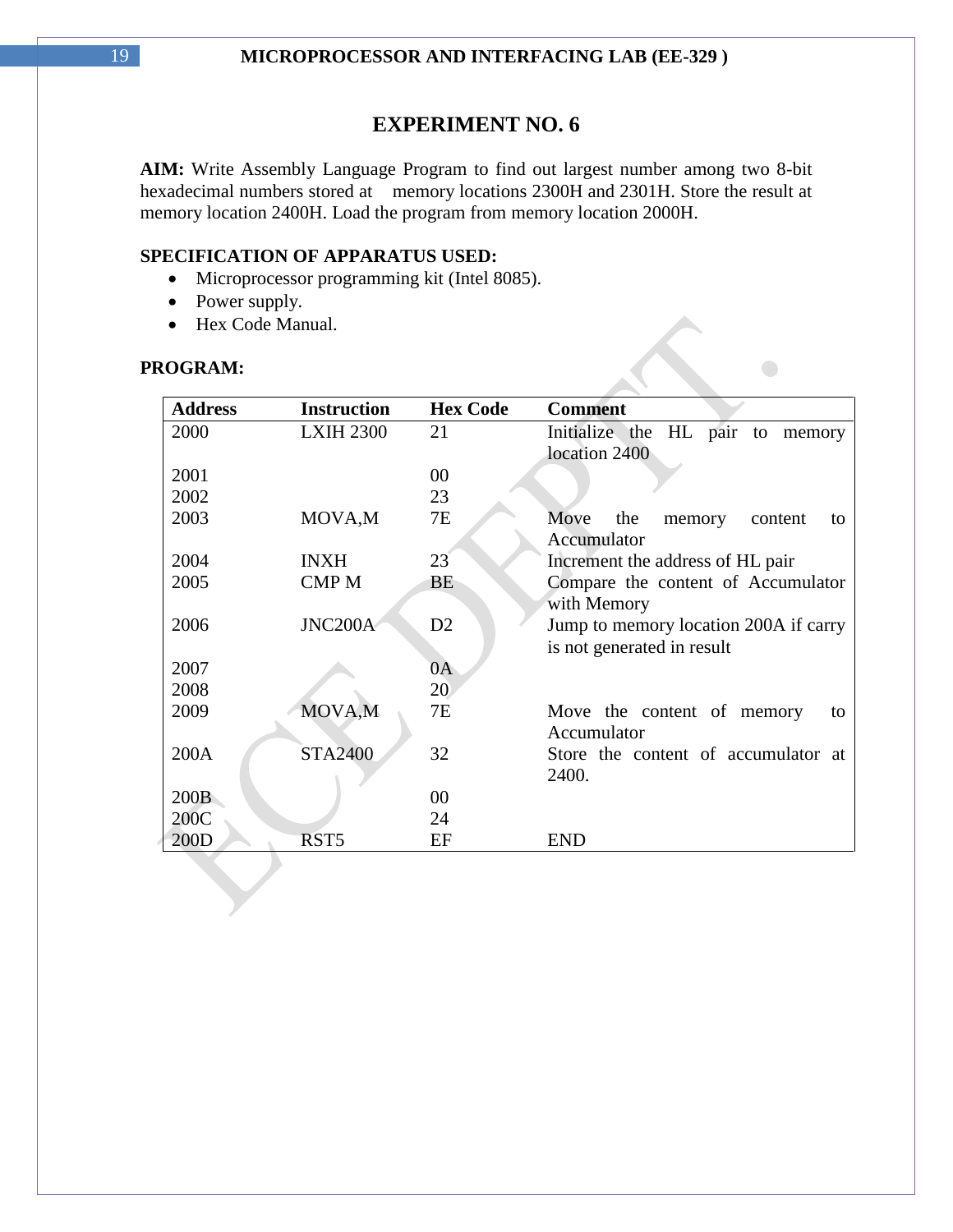#### **FLOWCHART:**



#### **PROCEDURE:**

#### **Steps of loading of a program:**

- (xvi) Press RESET
- (xvii) Press EXMEM
- (xviii) Write the starting location of the memory where you want to store your program (for e.g. 2000H).

After loading your program press FILL.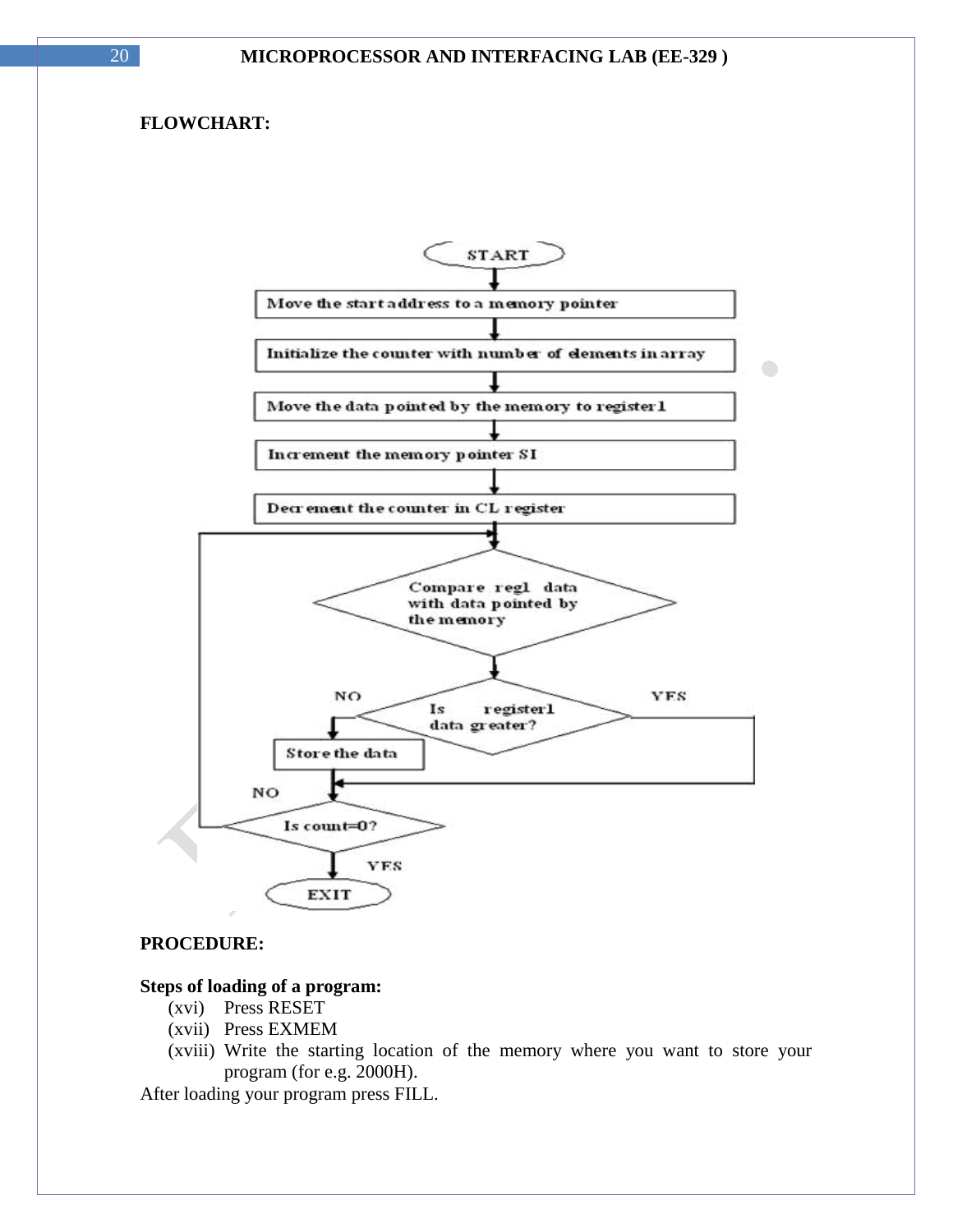#### **Steps of execution of a program:**

- (xvi) Press GO.
- (xvii) Write the starting location of the memory where you have loaded your program.

 $\bigodot$ 

(xviii) Press. (dot).

#### **Steps of verification of content of various registers:**

(xxvii) Press RESET.

(xxviii)Press SHIFT.

- (xxix) Press EXREG (for examine the contents of registers).
- (xxx) Press A (then the content of accumulator will be displayed).
- (xxxi) Press NEXT (for examine the content of other registers).

### **PRECAUTIONS:**

- Check the initial condition whether Microprocessor reset or not.
- Check the power supply.
- Be cautious while loading hexadecimal code of mnemonics.

#### **RESULT AND COMMENTS:**

Result 2400H ……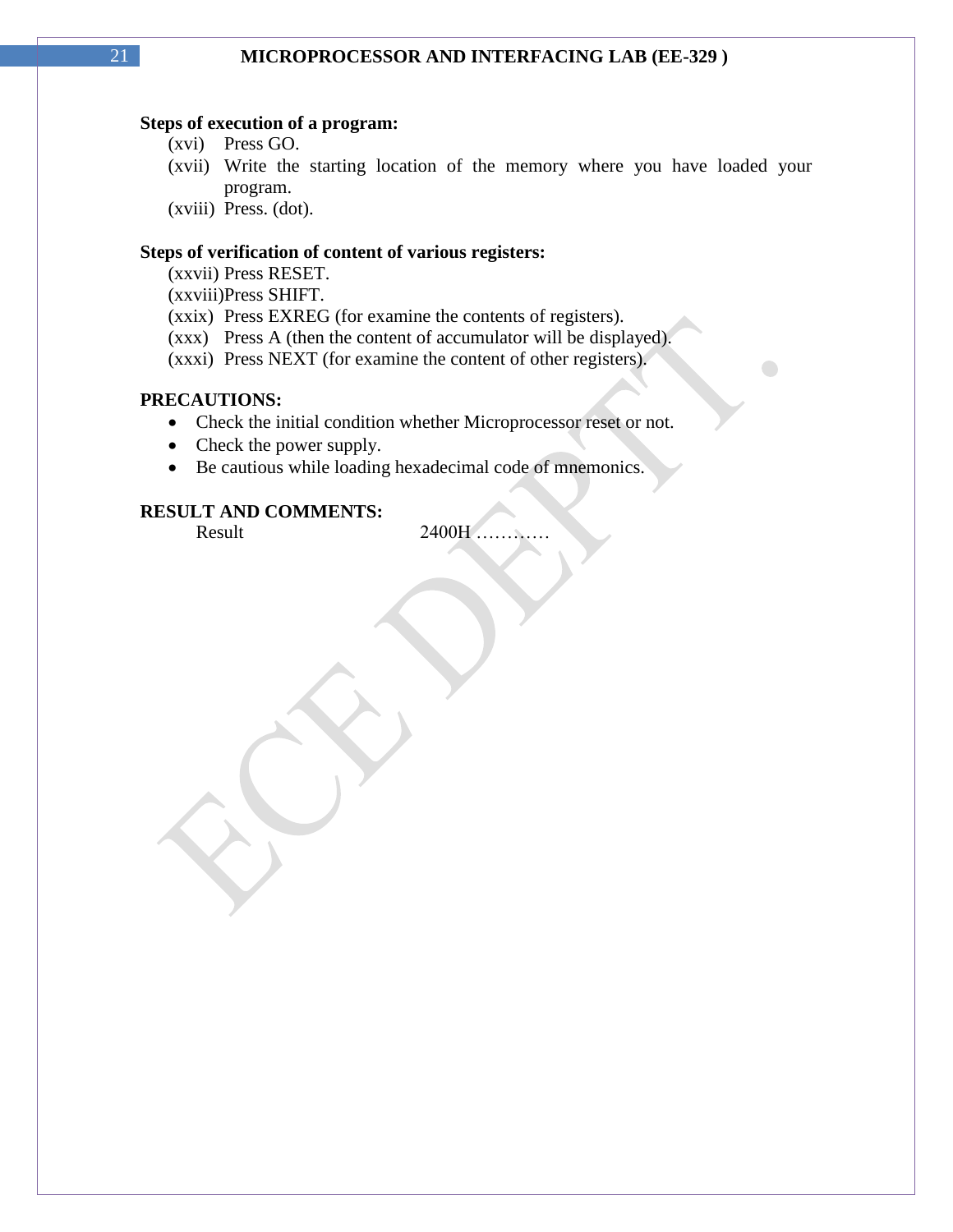**AIM:** Write Assembly Language Program to find out smallest number among two 8-bit hexadecimal numbers stored at memory locations 2300H and 2301H. Store the result at memory location E000H. Load the program from memory location 2000H.

#### **SPECIFICATION OF APPARATUS USED:**

- Microprocessor programming kit (Intel 8085).
- Power supply.
- Hex Code Manual.

### **PROGRAM:**

| <b>Address</b> | <b>Instruction</b>  | <b>Hex Code</b> | <b>Comment</b>                         |
|----------------|---------------------|-----------------|----------------------------------------|
| 2000           | <b>LXIH 2300</b>    | 21              | Initialize the HL pair to memory       |
|                |                     |                 | location 2400                          |
| 2001           |                     | 00              |                                        |
| 2002           |                     | 23              |                                        |
| 2003           | MOVA,M              | 7E              | Move<br>the<br>memory<br>content<br>to |
|                |                     |                 | Accumulator                            |
| 2004           | <b>INXH</b>         | 23              | Increment the address of HL pair       |
| 2005           | <b>CMPM</b>         | <b>BE</b>       | Compare the content of Accumulator     |
|                |                     |                 | with Memory                            |
| 2006           | JC <sub>200</sub> A | DA              | Jump to memory location 200A if        |
|                |                     |                 | carry is not generated in result       |
| 2007           |                     | 0A              |                                        |
| 2008           |                     | 20              |                                        |
| 2009           | MOVA,M              | 7E              | Move the content of memory<br>to       |
|                |                     |                 | Accumulator                            |
| 200A           | <b>STA2400</b>      | 32              | Store the content of accumulator at    |
|                |                     |                 | 2400.                                  |
| 200B           |                     | 00              |                                        |
| 200C           |                     | 24              |                                        |
| 200D           | RST <sub>5</sub>    | EF              | <b>END</b>                             |

 $\bigodot$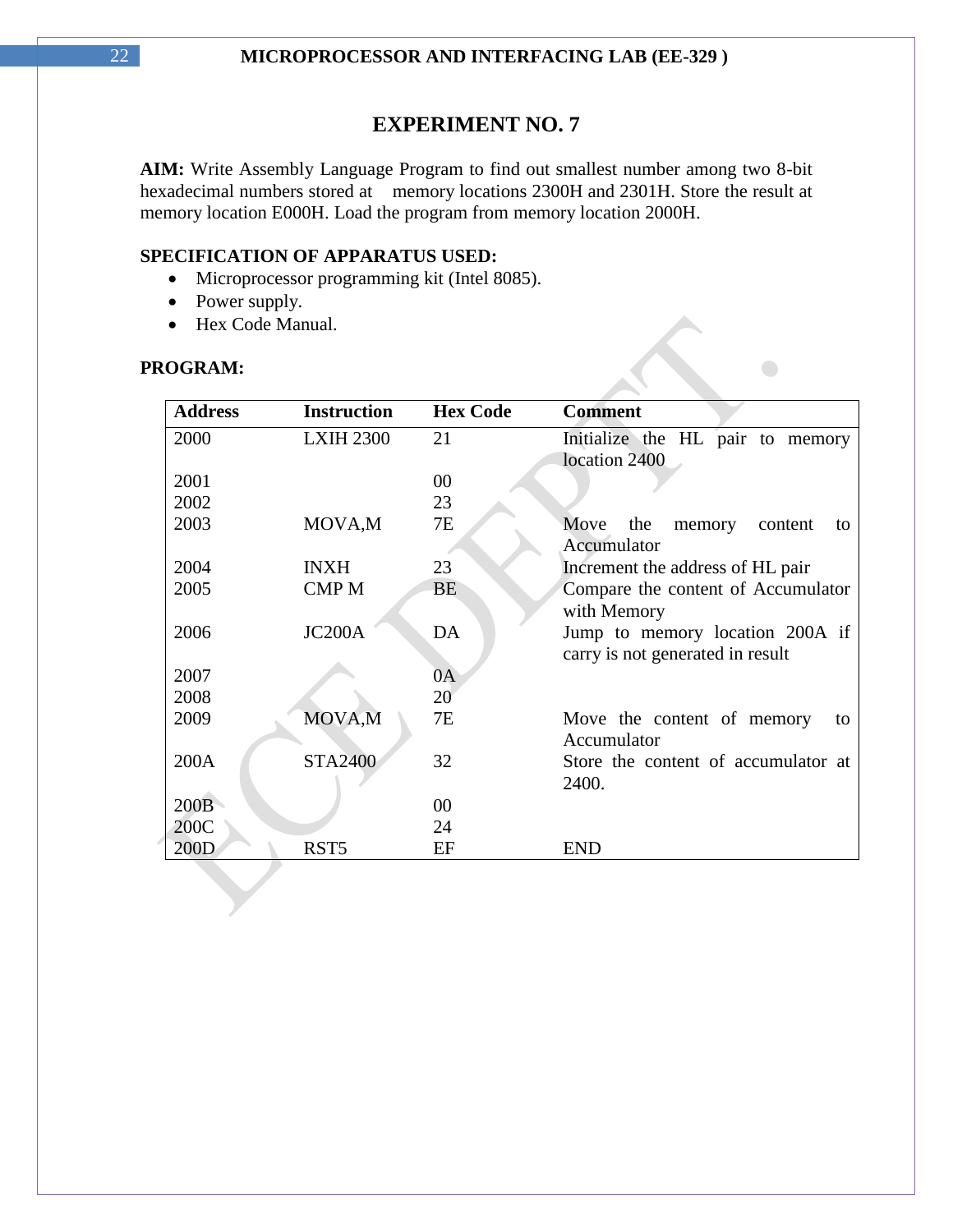$\bigodot$ 

### **FLOWCHART:**

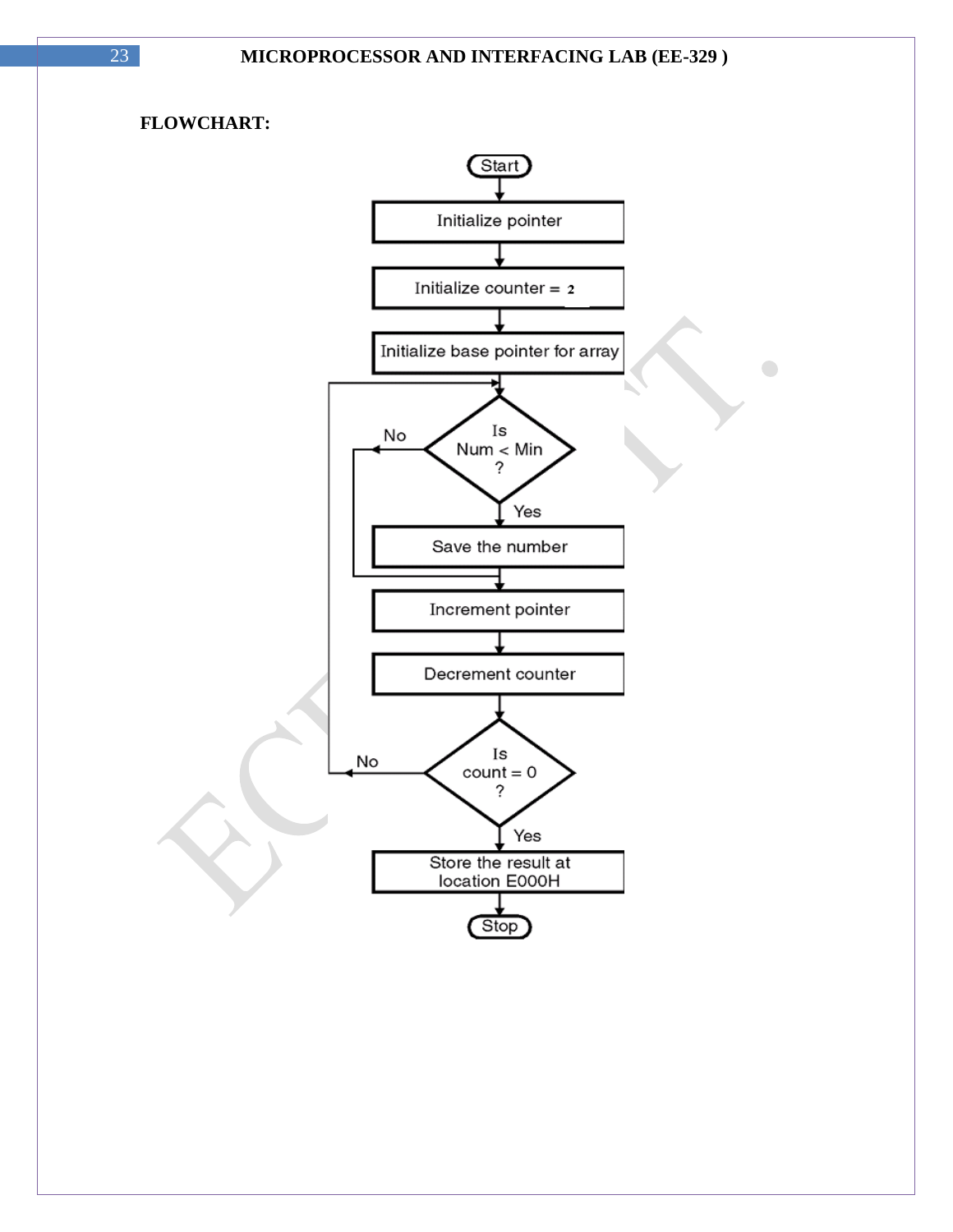#### **PROCEDURE:**

#### **Steps of loading of a program:**

- (xix) Press RESET
- (xx) Press EXMEM
- (xxi) Write the starting location of the memory where you want to store your program (for e.g. 2000H).

After loading your program press FILL.

#### **Steps of execution of a program:**

- (xix) Press GO.
- (xx) Write the starting location of the memory where you have loaded your program.
- (xxi) Press. (dot).

#### **Steps of verification of content of various registers:**

(xxxii) Press RESET. (xxxiii)Press SHIFT. (xxxiv)Press EXREG (for examine the contents of registers). (xxxv) Press A (then the content of accumulator will be displayed). (xxxvi)Press NEXT (for examine the content of other registers).

#### **PRECAUTIONS:**

- Check the initial condition whether Microprocessor reset or not.
- Check the power supply.
- Be cautious while loading hexadecimal code of mnemonics.

### **RESULT AND COMMENTS:**

Result E000H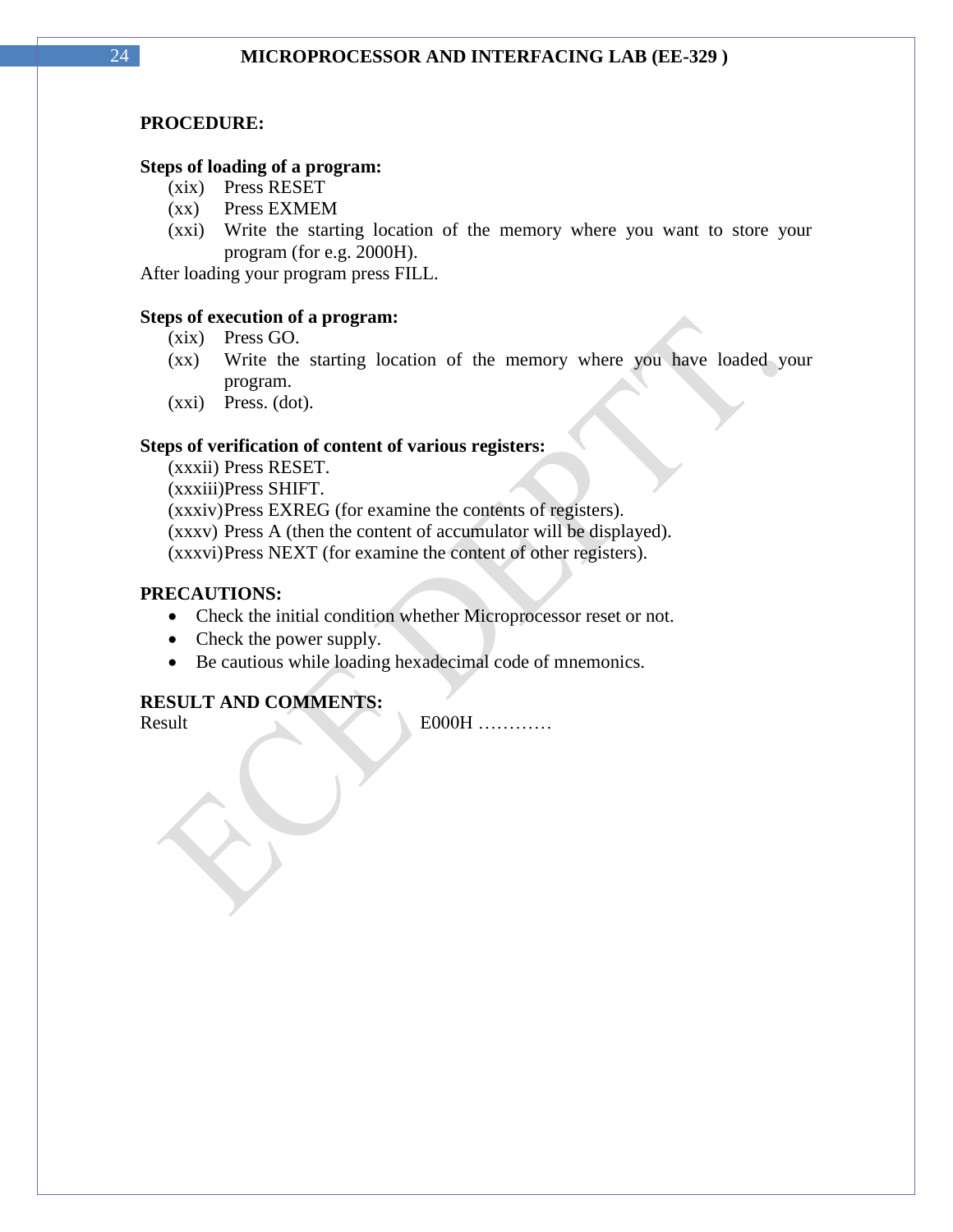**AIM:** Write Assembly Language Program to find out smallest number among three 8-bit hexadecimal numbers stored at memory locations 2300H, 2301H and 2302H. Store the result at memory location 2400H. Load the program from memory location E000H.

 $\begin{picture}(20,20) \put(0,0){\line(1,0){10}} \put(15,0){\line(1,0){10}} \put(15,0){\line(1,0){10}} \put(15,0){\line(1,0){10}} \put(15,0){\line(1,0){10}} \put(15,0){\line(1,0){10}} \put(15,0){\line(1,0){10}} \put(15,0){\line(1,0){10}} \put(15,0){\line(1,0){10}} \put(15,0){\line(1,0){10}} \put(15,0){\line(1,0){10}} \put(15,0){\line(1$ 

#### **SPECIFICATION OFAPPARATUS USED:**

- Microprocessor programming kit (Intel 8085).
- Power supply.
- Hex Code Manual.

#### **PROGRAM:**

| <b>Address</b> | <b>Instruction</b> | <b>Hex Code</b> | <b>Comment</b>                                        |
|----------------|--------------------|-----------------|-------------------------------------------------------|
| 2000           | <b>LXIH 2300</b>   | 21              | Initialize the<br>HL pair to memory                   |
|                |                    |                 | location 2400                                         |
| 2001           |                    | 00              |                                                       |
| 2002           |                    | 23              |                                                       |
| 2003           | MVIB02             | 06              | Immediately move 02 in register B                     |
| 2004           |                    | 02              |                                                       |
| 2005           | MOVA,M             | 7E              | Move<br>the<br>content<br>memory<br>to<br>Accumulator |
| 2006           | <b>INXH</b>        | 23              | Increment the address of HL pair                      |
|                |                    |                 |                                                       |
| 2008           | <b>JC200C</b>      | <b>DA</b>       | Jump to memory location 200A if carry                 |
|                |                    |                 | is not generated in result                            |
| 2009           |                    | 0 <sub>C</sub>  |                                                       |
| 200A           |                    | 20              |                                                       |
| 200B           | MOVA,M             | 7E              | Move the content of memory<br>to<br>Accumulator       |
| 200C           | DCR <sub>B</sub>   | 05              | Decrement the register B by one.                      |
| 200D           | <b>JNZ2006</b>     | C <sub>2</sub>  | Jump 2006 if register B is not Zero                   |
| 200E           |                    | 06              |                                                       |
| 200F           |                    | 20              |                                                       |
| 2010           | <b>STA2400</b>     | 32              | Store the content of accumulator at                   |
|                |                    |                 | 2400.                                                 |
| 2011           |                    | 00              |                                                       |
| 2012           |                    | 24              |                                                       |
| 2013           | RST <sub>5</sub>   | EF              | <b>END</b>                                            |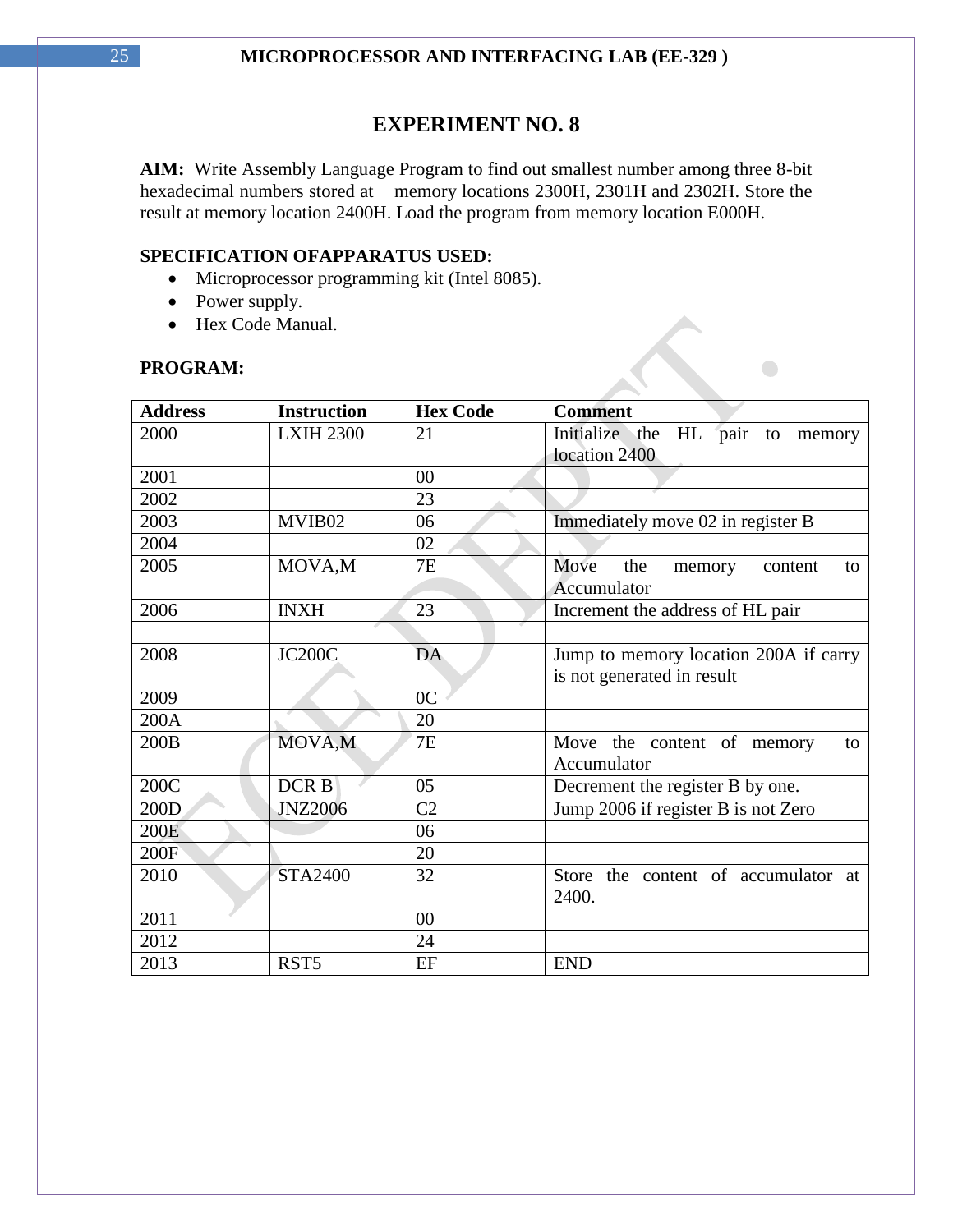$\bigodot$ 

### **FLOWCHART:**



#### **PROCEDURE:**

#### **Steps of loading of a program:**

- (xxii) Press RESET
- (xxiii) Press EXMEM
- (xxiv) Write the starting location of the memory where you want to store your program (for e.g. 2000H).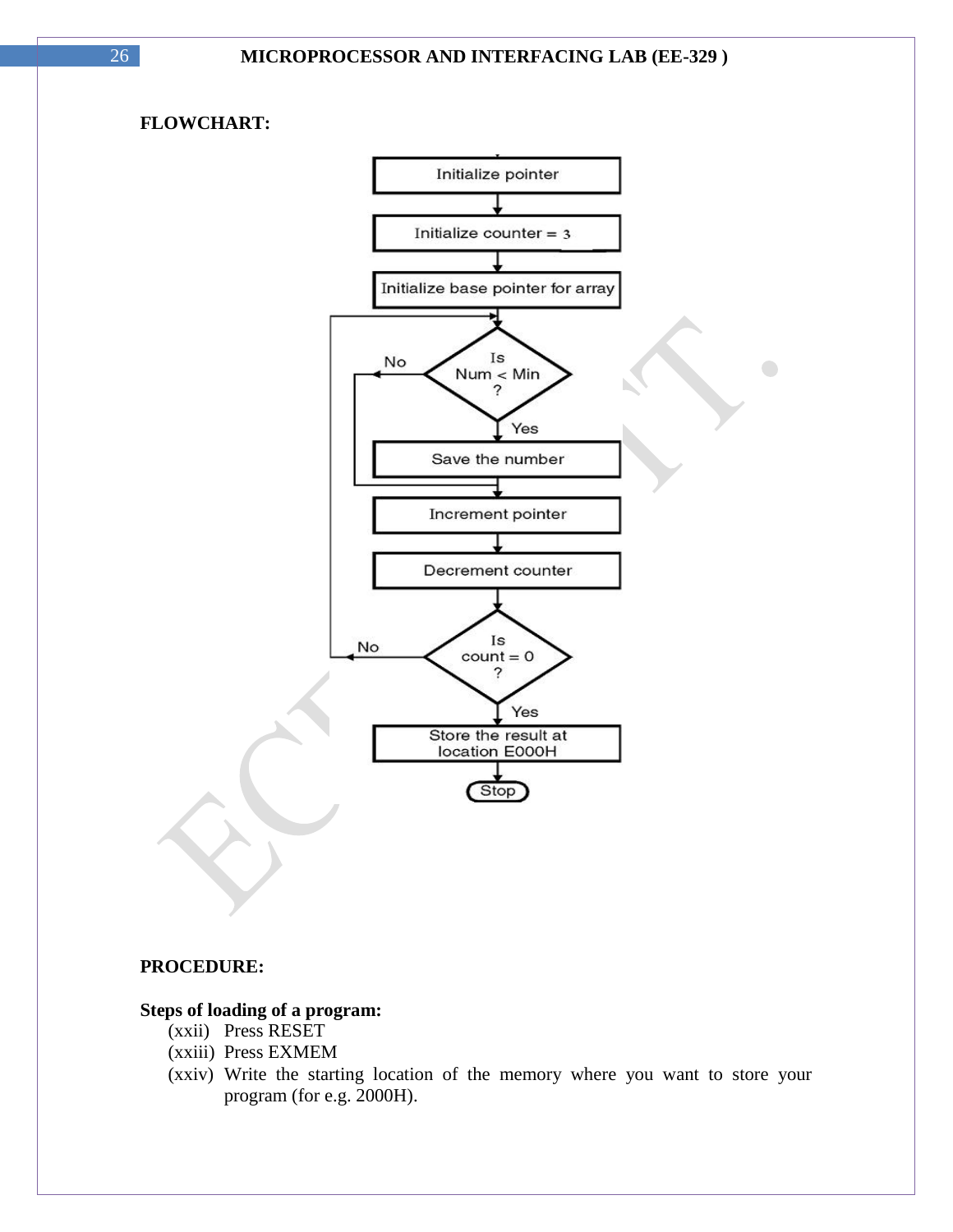After loading your program press FILL.

#### **Steps of execution of a program:**

- (xxii) Press GO.
- (xxiii) Write the starting location of the memory where you have loaded your program.

 $\bigodot$ 

(xxiv) Press. (dot).

#### **Steps of verification of content of various registers:**

(xxxvii) Press RESET.

(xxxviii) Press SHIFT.

(xxxix)Press EXREG (for examine the contents of registers).

(xl) Press A (then the content of accumulator will be displayed).

(xli) Press NEXT (for examine the content of other registers).

#### **PRECAUTIONS:**

- Check the initial condition whether Microprocessor reset or not.
- Check the power supply.
- Be cautious while loading hexadecimal code of mnemonics.

### **RESULT AND COMMENTS:**

Result E000H …………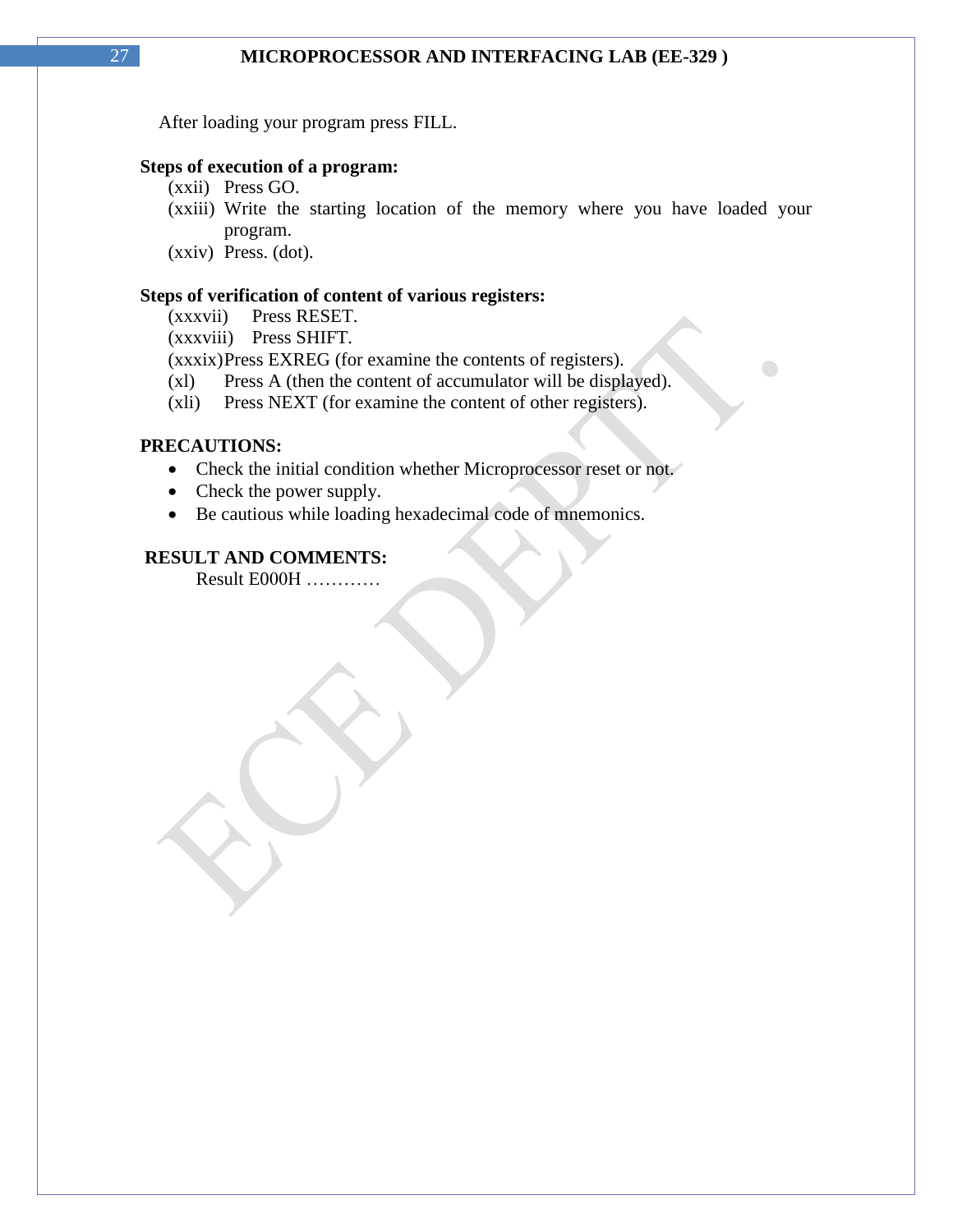AIM: Write Assembly Language Program to arrange four hexadecimal numbers in descending order stored at memory locations 2100H onward. Store the result at memory locations 2100H onward. Store the result at memory location 2200H. Load the program from memory location 2000H.

 $\begin{picture}(20,20) \put(0,0){\line(1,0){10}} \put(15,0){\line(1,0){10}} \put(15,0){\line(1,0){10}} \put(15,0){\line(1,0){10}} \put(15,0){\line(1,0){10}} \put(15,0){\line(1,0){10}} \put(15,0){\line(1,0){10}} \put(15,0){\line(1,0){10}} \put(15,0){\line(1,0){10}} \put(15,0){\line(1,0){10}} \put(15,0){\line(1,0){10}} \put(15,0){\line(1$ 

#### **SPECIFICATION OF APPARATUS USED:**

- Microprocessor programming kit (Intel 8085).
- Power supply.
- Hex Code Manual.

#### **PROGRAM:**

| <b>Address</b> | <b>Instruction</b> | <b>Hex Code</b> | <b>Comment</b>                         |
|----------------|--------------------|-----------------|----------------------------------------|
| 2000           | <b>LXI SP 2900</b> | 31              | Initialize the Stack pointer to memory |
|                |                    |                 | location 2900                          |
| 2001           |                    | 00              |                                        |
| 2002           |                    | 29              |                                        |
| 2003           | <b>LXIB2200</b>    | 01              | Initialize the BE pair to memory       |
|                |                    |                 | location 2200                          |
| 2004           |                    | $00\,$          |                                        |
| 2005           |                    | 22              |                                        |
| 2006           | MVID04             | 16              | Immediately move 04 in register D      |
| 2007           |                    | 04              |                                        |
| 2008           | <b>LXIH 2100</b>   | 21              | Initialize the HL pair to memory       |
|                |                    |                 | location 2100                          |
| 2009           |                    | 00              |                                        |
| 200A           |                    | 21              |                                        |
| 200B           | MVIE03             | 1E              | Immediately move 03 in register E      |
| 200C           |                    | 03              |                                        |
| 200D           | MOVA,M             | 7E              | Move<br>the<br>memory<br>content<br>to |
|                |                    |                 | Accumulator                            |
| 200E           | <b>INXH</b>        | 23              | Increment the address of HL pair       |
| 200F           | <b>CMPM</b>        | <b>BE</b>       | Compare the content of Accumulator     |
|                |                    |                 | with Memory                            |
| 2010           | <b>JNC2014</b>     | DA              | Jump to memory location 2014 if carry  |
|                |                    |                 | is not generated in result             |
| 2011           |                    | 14              |                                        |
| 2012           |                    | 20              |                                        |
| 2013           | MOVA,M             | 7E              | Move<br>the<br>memory<br>content<br>to |
|                |                    |                 | Accumulator                            |
| 2014           | <b>DCRE</b>        | 1D              | Decrement the register E by one.       |
| 2015           | <b>JNZ200E</b>     | C <sub>2</sub>  | Jump 200E if register E is not Zero    |
| 2016           |                    | 0 <sub>E</sub>  |                                        |
| 2017           |                    | 20              |                                        |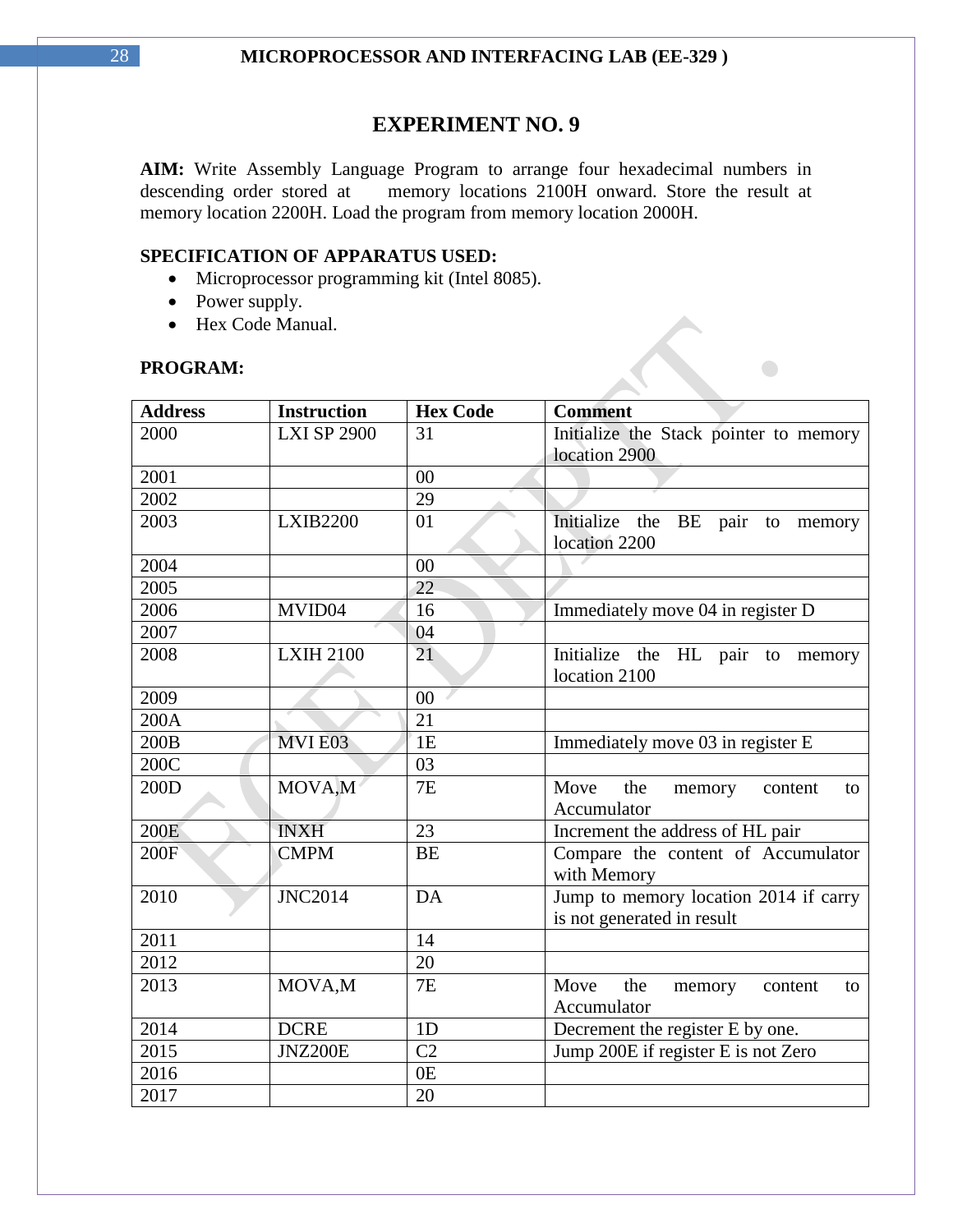| 2018 | <b>STAXB</b>     | 02 | Store the Register Pair B-C          |
|------|------------------|----|--------------------------------------|
| 2019 | <b>INXB</b>      | 03 | Increment the Register pair B-C      |
| 201A | <b>CALL2500</b>  | CD | Call Subroutine from Memory Location |
|      |                  |    | 2500                                 |
| 201B |                  | 00 |                                      |
| 201C |                  | 25 |                                      |
| 201D | DCR <sub>B</sub> | 15 | Decrement the register B by one.     |
| 201E | <b>JNZ2008</b>   | C2 | Jump 2006 if register B is not Zero  |
| 201F |                  | 08 |                                      |
| 2020 |                  | 20 |                                      |
| 2021 | RST <sub>5</sub> | EF | End                                  |
|      |                  |    |                                      |

### **SUBROUTINE:**

| <b>SUBROUTINE:</b> |                    |                 |                                                      |
|--------------------|--------------------|-----------------|------------------------------------------------------|
| <b>Address</b>     | <b>Instruction</b> | <b>Hex Code</b> | <b>Comment</b>                                       |
| 2500               | MVIE <sub>04</sub> | 1E              | Immediately move 04 in register E                    |
| 2501               |                    | 04              |                                                      |
| 2502               | <b>LXIH 2100</b>   | 21              | Initialize the HL pair to<br>memory<br>location 2100 |
| 2503               |                    | 00              |                                                      |
| 2504               |                    | 21              |                                                      |
| 2505               | <b>CMPM</b>        | <b>BE</b>       | Compare the content of Accumulator<br>with Memory    |
| 2506               | <b>JZ250E</b>      | CA              | Jump 250E if Zero bit of Flag register<br>high.      |
| 2507               |                    | 0E              |                                                      |
| 2508               |                    | 25              |                                                      |
| 2509               | <b>INXH</b>        | 23              | Increment the address of HL pair                     |
| 250A               | <b>DCRE</b>        | 1 <sub>D</sub>  | Decrement the register E by one                      |
| 250B               | <b>JNZ2505</b>     | C <sub>2</sub>  | Jump 2505 if register E is not Zero                  |
| 250C               |                    | 05              |                                                      |
| 250D               |                    | 25              |                                                      |
| 250E               | MVIM00             | 36              | Immediately move FF in Memory                        |
| 250F               |                    | 00              |                                                      |
| 2510               | <b>RET</b>         | C9              | Return to Main Programme                             |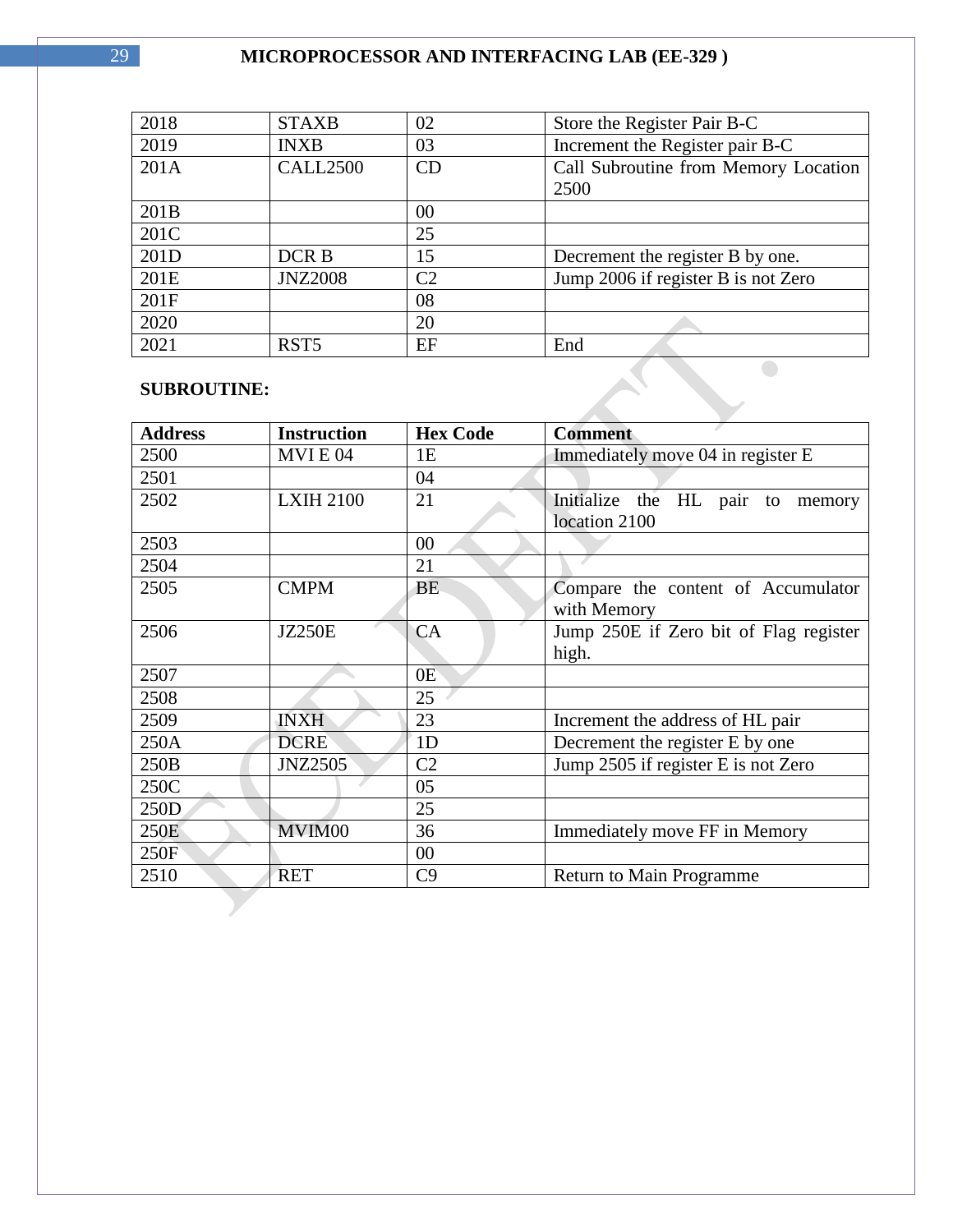### **FLOWCHART:**

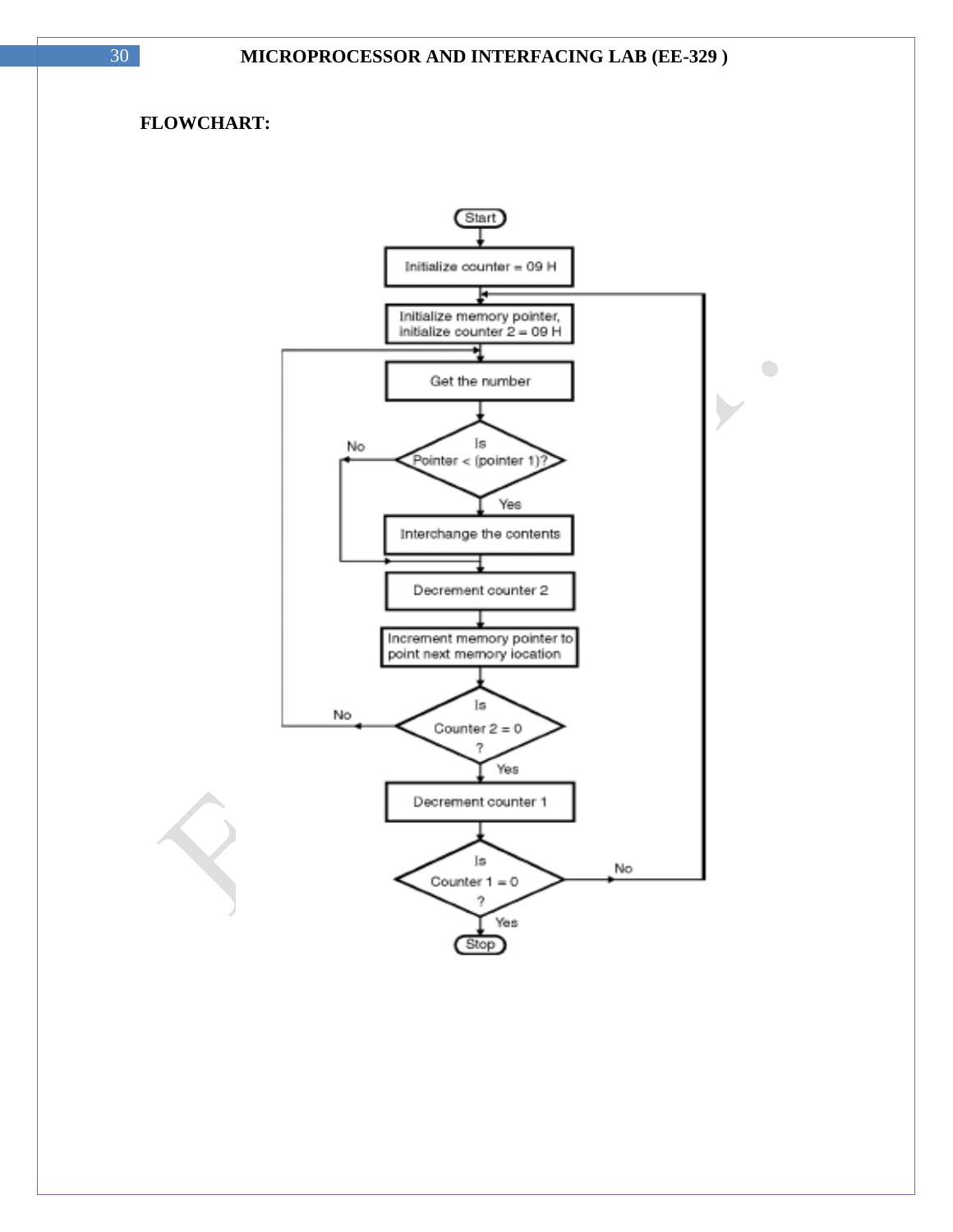#### **PROCEDURE:**

#### **Steps of loading of a program:**

- (xxv) Press RESET
- (xxvi) Press EXMEM
- (xxvii) Write the starting location of the memory where you want to store your program (for e.g. 2000H).

After loading your program press FILL.

#### **Steps of execution of a program:**

- (xxv) Press GO.
- (xxvi) Write the starting location of the memory where you have loaded your program.

(xxvii) Press. (dot).

#### **Steps of verification of content of various registers:**

- (xlii) Press RESET.
- (xliii) Press SHIFT.
- (xliv) Press EXREG (for examine the contents of registers).
- (xlv) Press A (then the content of accumulator will be displayed).
- (xlvi) Press NEXT (for examine the content of other registers).

#### **PRECAUTIONS:**

- Check the initial condition whether Microprocessor reset or not.
- Check the power supply.
- Be cautious while loading hexadecimal code of mnemonics.

### **RESULT AND COMMENTS:**

Result is verified and find correct.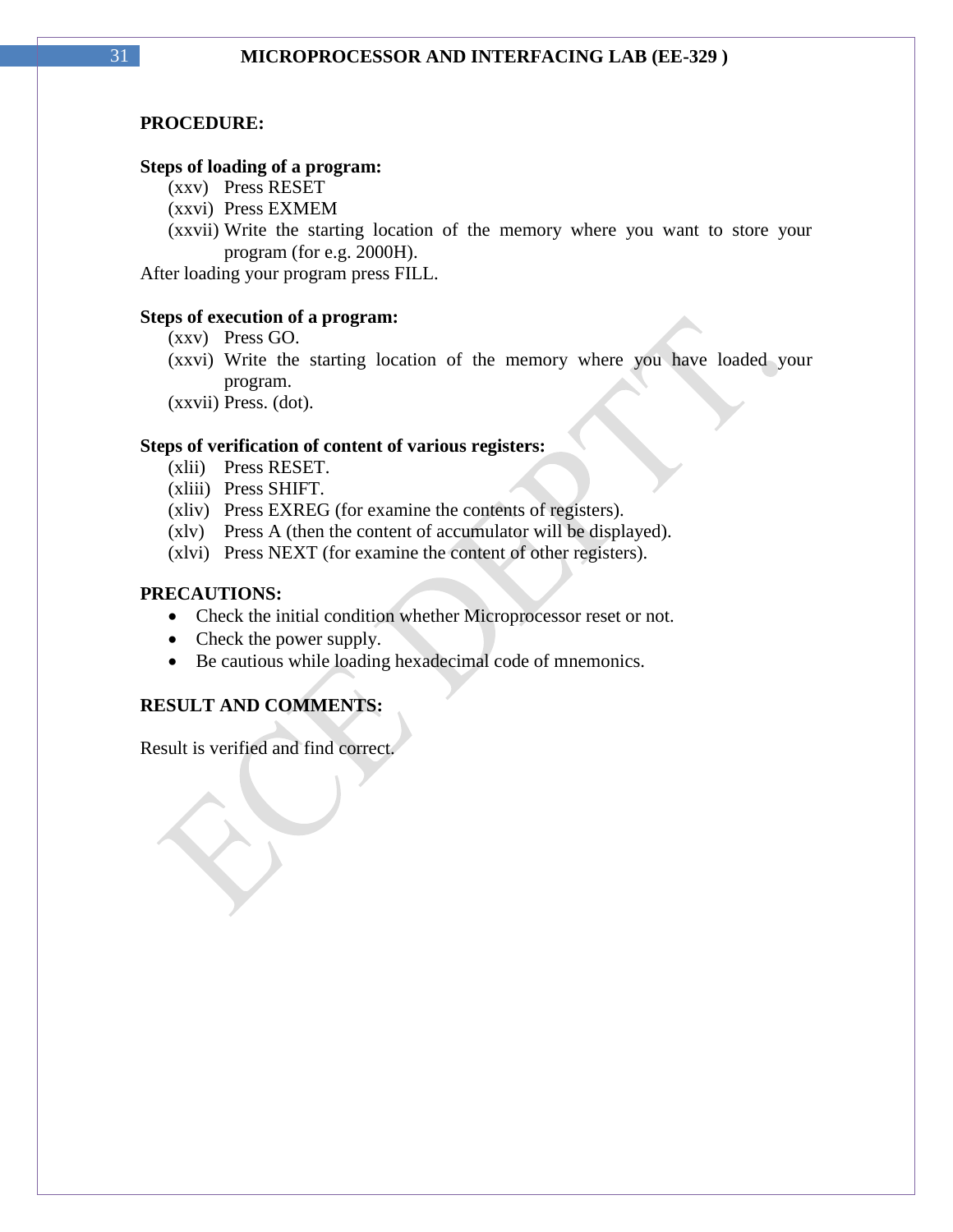**AIM:** Write Assembly Language Program to arrange four hexadecimal numbers in ascending order stored at memory locations 2100H onward. Store the result at memory location 2200H. Load the program from memory location 2000H.

 $\begin{picture}(20,20) \put(0,0){\line(1,0){10}} \put(15,0){\line(1,0){10}} \put(15,0){\line(1,0){10}} \put(15,0){\line(1,0){10}} \put(15,0){\line(1,0){10}} \put(15,0){\line(1,0){10}} \put(15,0){\line(1,0){10}} \put(15,0){\line(1,0){10}} \put(15,0){\line(1,0){10}} \put(15,0){\line(1,0){10}} \put(15,0){\line(1,0){10}} \put(15,0){\line(1$ 

#### **SPECIFICATION OF APPARATUS USED:**

- Microprocessor programming kit (Intel 8085).
- Power supply.
- Hex Code Manual.

### **PROGRAM:**

| <b>Address</b> | <b>Instruction</b> | <b>Hex Code</b> | <b>Comment</b>                                                      |
|----------------|--------------------|-----------------|---------------------------------------------------------------------|
| 2000           | <b>LXI SP 2900</b> | 31              | Initialize the Stack pointer to memory                              |
|                |                    |                 | location 2900                                                       |
| 2001           |                    | 00              |                                                                     |
| 2002           |                    | 29              |                                                                     |
| 2003           | <b>LXIB2200</b>    | 01              | Initialize the BE<br>pair to memory<br>location 2200                |
| 2004           |                    | $00\,$          |                                                                     |
| 2005           |                    | 22              |                                                                     |
| 2006           | MVID04             | 16              | Immediately move 04 in register D                                   |
| 2007           |                    | 04              |                                                                     |
| 2008           | <b>LXIH 2100</b>   | 21              | Initialize the HL pair to memory<br>location 2100                   |
| 2009           |                    | $00\,$          |                                                                     |
| 200A           |                    | 21              |                                                                     |
| 200B           | MVIE03             | 1E              | Immediately move 03 in register E                                   |
| 200C           |                    | 03              |                                                                     |
| 200D           | MOVA,M             | 7E              | Move<br>the<br>memory<br>content<br>to<br>Accumulator               |
| 200E           | <b>INXH</b>        | 23              | Increment the address of HL pair                                    |
| 200F           | <b>CMPM</b>        | <b>BE</b>       | Compare the content of Accumulator<br>with Memory                   |
| 2010           | <b>JNC2014</b>     | DA              | Jump to memory location 2014 if carry<br>is not generated in result |
| 2011           |                    | 14              |                                                                     |
| 2012           |                    | 20              |                                                                     |
| 2013           | MOVA,M             | 7E              | Move<br>the<br>memory<br>content<br>to                              |
|                |                    |                 | Accumulator                                                         |
| 2014           | <b>DCRE</b>        | 1D              | Decrement the register E by one.                                    |
| 2015           | <b>JNZ200E</b>     | C <sub>2</sub>  | Jump 200E if register E is not Zero                                 |
| 2016           |                    | 0 <sub>E</sub>  |                                                                     |
| 2017           |                    | 20              |                                                                     |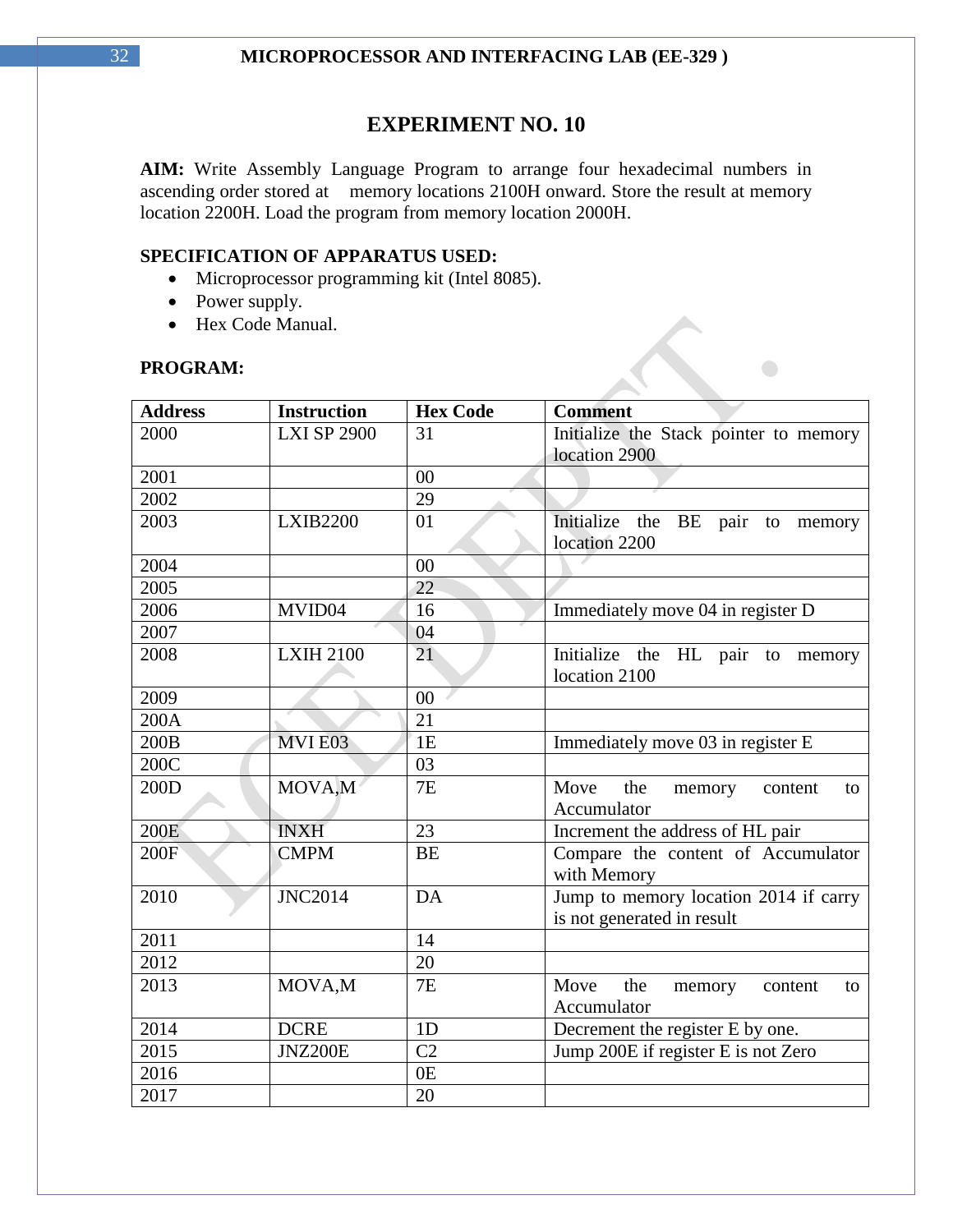| 2018 | <b>STAXB</b>     | 02             | Store the Register Pair B-C          |
|------|------------------|----------------|--------------------------------------|
| 2019 | <b>INXB</b>      | 03             | Increment the Register pair B-C      |
| 201A | <b>CALL2500</b>  | CD             | Call Subroutine from Memory Location |
|      |                  |                | 2500                                 |
| 201B |                  | 00             |                                      |
| 201C |                  | 25             |                                      |
| 201D | DCR B            | 15             | Decrement the register B by one.     |
| 201E | <b>JNZ2008</b>   | C <sub>2</sub> | Jump 2006 if register B is not Zero  |
| 201F |                  | 08             |                                      |
| 2020 |                  | 20             |                                      |
| 2021 | RST <sub>5</sub> | EF             | End                                  |
|      |                  |                |                                      |

 $\mathcal{L}$ 

### **SUBROUTINE:**

| <b>Address</b> | <b>Instruction</b> | <b>Hex Code</b> | <b>Comment</b>                         |
|----------------|--------------------|-----------------|----------------------------------------|
| 2500           | MVIE <sub>04</sub> | 1E              | Immediately move 04 in register E      |
| 2501           |                    | 04              |                                        |
| 2502           | <b>LXIH 2100</b>   | 21              | Initialize the HL pair to<br>memory    |
|                |                    |                 | location 2100                          |
| 2503           |                    | 00              |                                        |
| 2504           |                    | 21              |                                        |
| 2505           | <b>CMPM</b>        | BE.             | Compare the content of Accumulator     |
|                |                    |                 | with Memory                            |
| 2506           | <b>JZ250E</b>      | CA              | Jump 250E if Zero bit of Flag register |
|                |                    |                 | high.                                  |
| 2507           |                    | 0E              |                                        |
| 2508           |                    | 25              |                                        |
| 2509           | <b>INXH</b>        | 23              | Increment the address of HL pair       |
| 250A           | <b>DCRE</b>        | 1 <sub>D</sub>  | Decrement the register E by one        |
| 250B           | JZ2505             | C <sub>2</sub>  | Jump 2505 if register E is Zero        |
| 250C           |                    | 05              |                                        |
| 250D           |                    | 25              |                                        |
| 250E           | <b>MVIMFF</b>      | 36              | Immediately move FF in Memory          |
| 250F           |                    | FF              |                                        |
| 2510           | <b>RET</b>         | C9              | <b>Return to Main Program</b>          |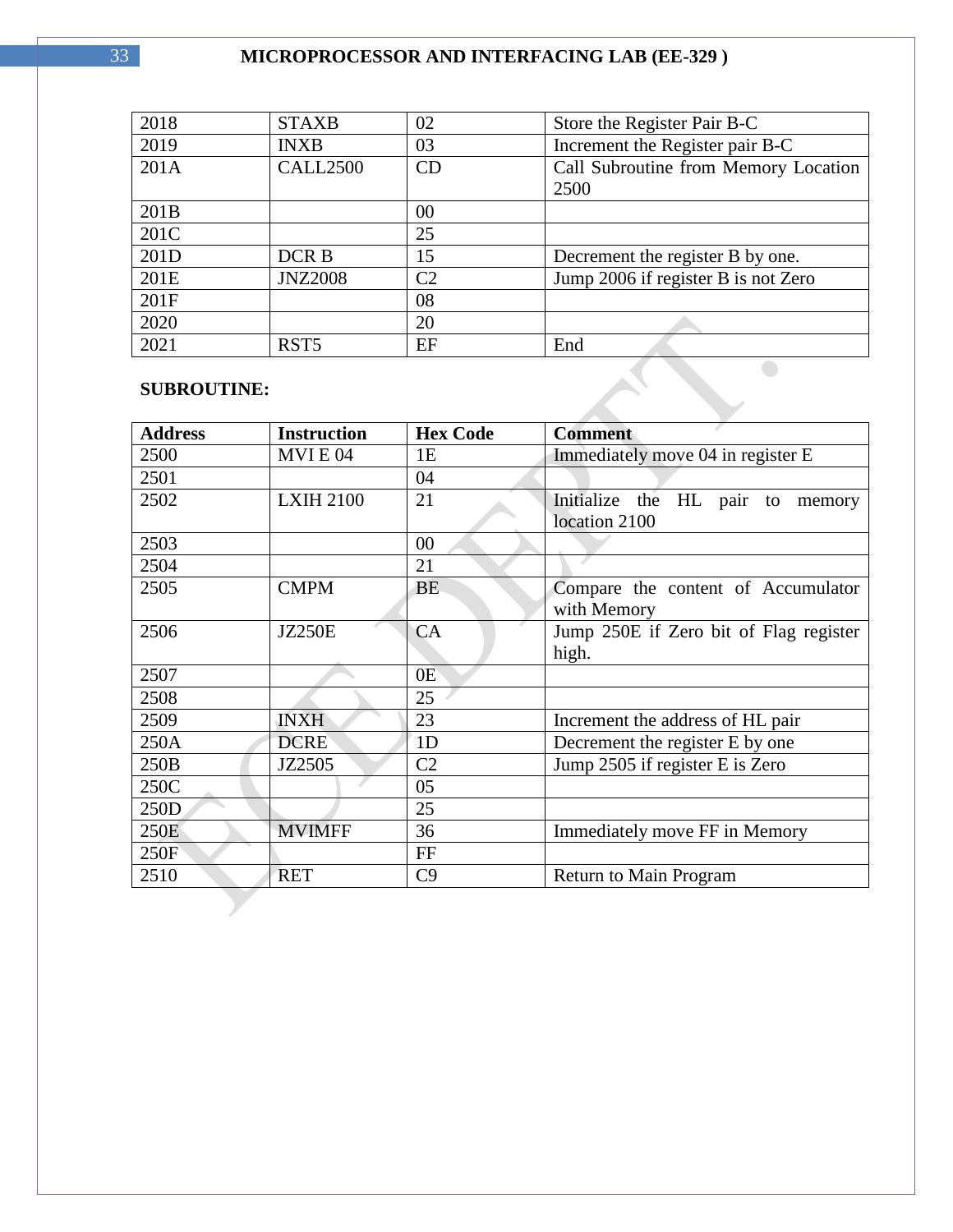### **FLOWCHART:**



 $\bigodot$ 

#### **PROCEDURE:**

#### **Steps of loading of a program:**

(xxviii)Press RESET

- (xxix) Press EXMEM
- (xxx) Write the starting location of the memory where you want to store your program (for e.g. 2000H).

After loading your program press FILL.

#### **Steps of execution of a program:**